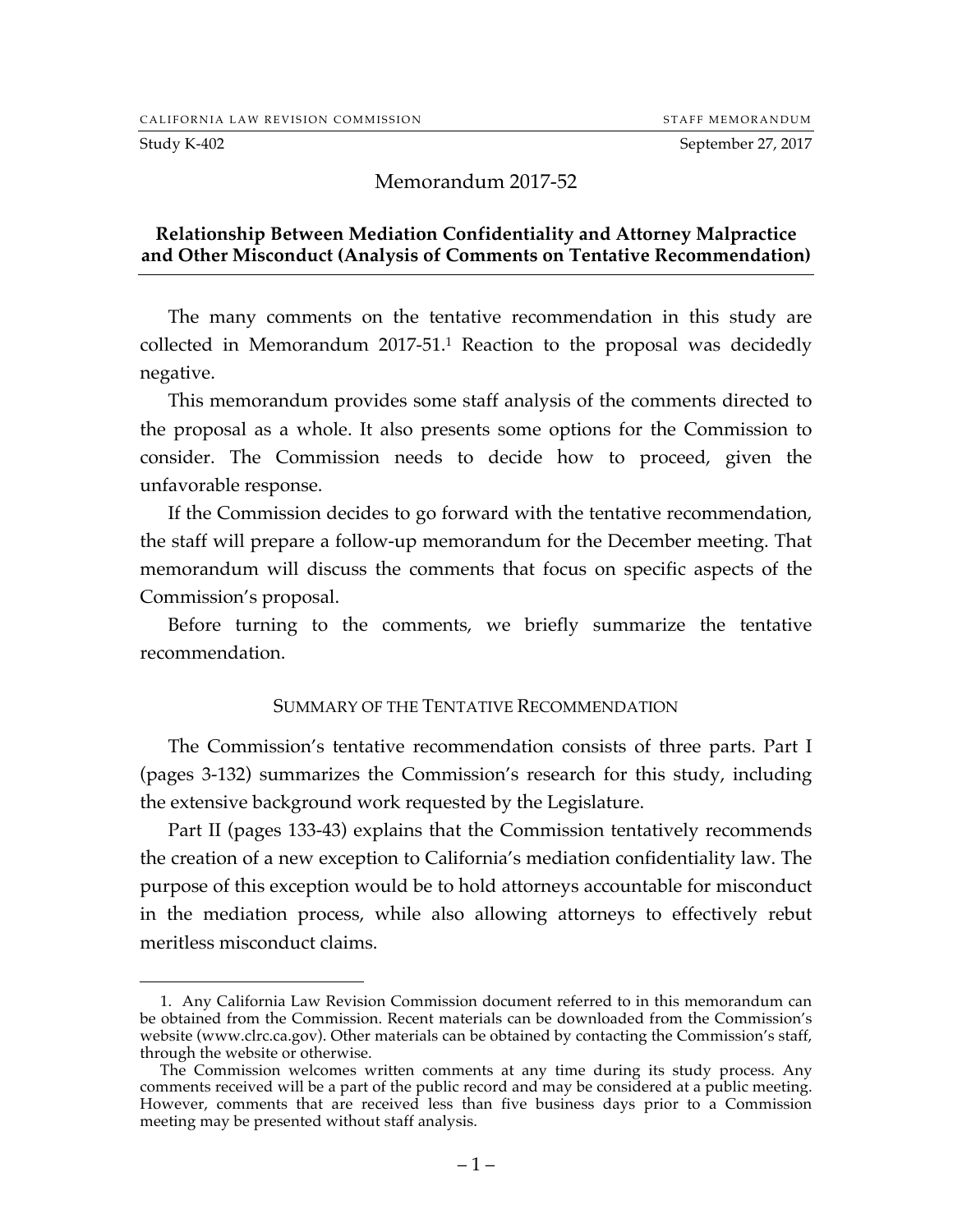Part III (pages 145-48) presents the Commission's proposed legislation. The new exception and accompanying Comment would provide:

## **Evid. Code § 1120.5 (added). Alleged misconduct of lawyer when representing client in mediation context**

SEC. \_\_\_. Section 1120.5 is added to the Evidence Code, to read:

1120.5. (a) A communication or a writing that is made or prepared for the purpose of, or in the course of, or pursuant to, a mediation or a mediation consultation, is not made inadmissible, or protected from disclosure, by provisions of this chapter if all of the following requirements are satisfied:

(1) The evidence is relevant to prove or disprove an allegation that a lawyer breached a professional requirement when representing a client in the context of a mediation or a mediation consultation.

(2) The evidence is sought or proffered in connection with, and is used pursuant to this section solely in resolving, one or more of the following:

(A) A disciplinary proceeding against the lawyer under the State Bar Act, Chapter 4 (commencing with Section 6000) of the Business and Professions Code, or a rule or regulation promulgated pursuant to the State Bar Act.

(B) A cause of action for damages against the lawyer based upon alleged malpractice.

(C) A dispute between the lawyer and client concerning fees, costs, or both, including, but not limited to, a proceeding under Article 13 (commencing with Section 6200) of Chapter 4 of the Business and Professions Code.

(3) The evidence does not constitute or disclose a writing of the mediator relating to a mediation conducted by the mediator.

(b) If a mediation communication or writing satisfies the requirements of subdivision (a), only the portion of it necessary for the application of subdivision (a) may be admitted or disclosed. Admission or disclosure of evidence under subdivision (a) does not render the evidence, or any other mediation communication or writing, admissible or discoverable for any other purpose.

(c) In applying this section, a court may, but is not required to, use a sealing order, a protective order, a redaction requirement, an in camera hearing, or a similar judicial technique to prevent public disclosure of mediation evidence, consistent with the requirements of the First Amendment to the United States Constitution, Sections 2 and 3 of Article I of the California Constitution, Section 124 of the Code of Civil Procedure, and other provisions of law.

(d) Upon filing a complaint or a cross-complaint that includes a cause of action for damages against a lawyer based on alleged malpractice in the context of a mediation or a mediation consultation, the plaintiff or cross-complainant shall serve the complaint or cross-complaint by mail, in compliance with Sections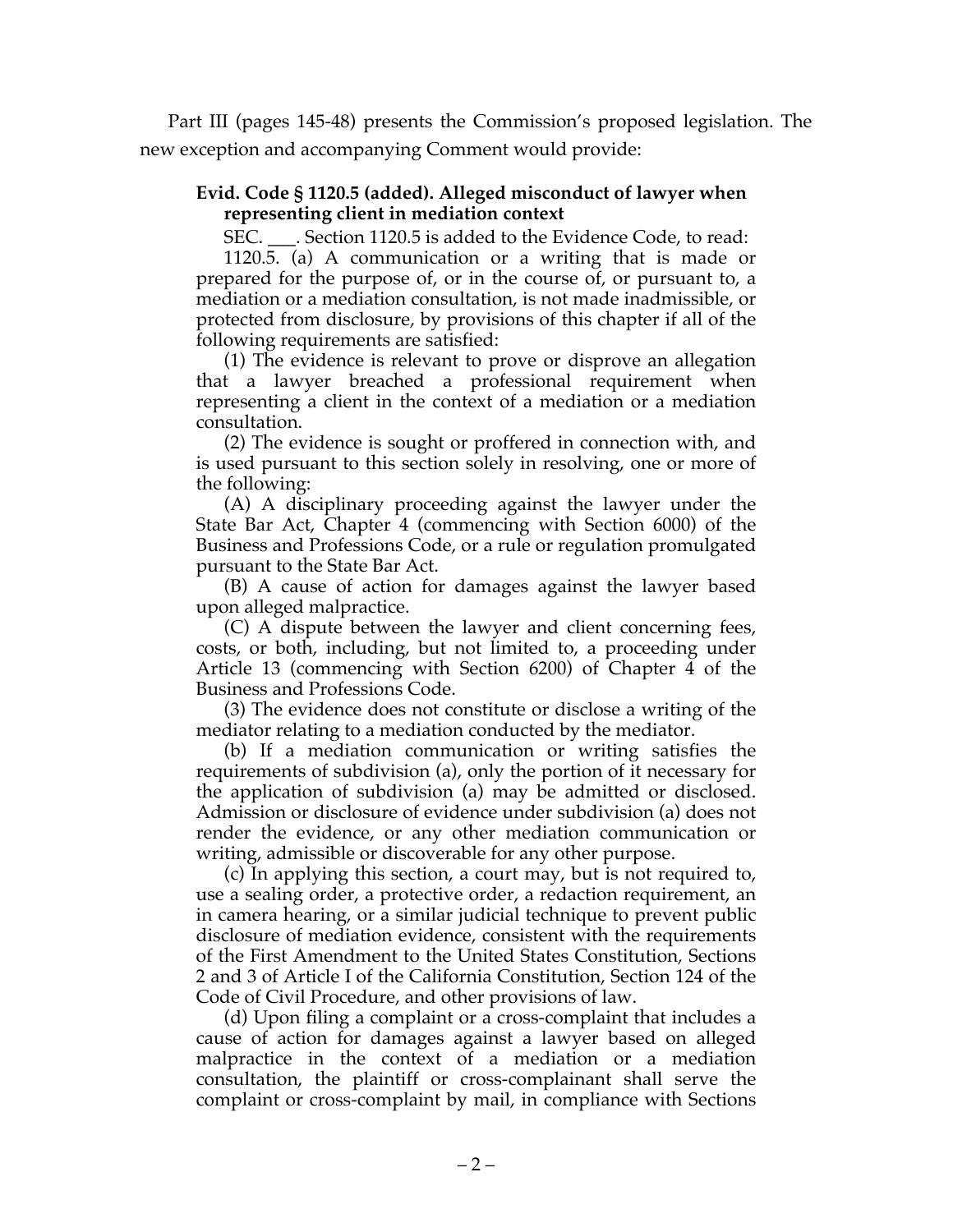1013 and 1013a of the Code of Civil Procedure, on all of the mediation participants whose identities and addresses are reasonably ascertainable. This requirement is in addition to, not in lieu of, other requirements relating to service of the complaint or cross-complaint.

(e) No mediator shall be competent to provide evidence pursuant to this section, through oral or written testimony, production of documents, or otherwise, as to any statement, conduct, decision, or ruling, occurring at or in conjunction with a mediation that the mediator conducted, except as to a statement or conduct that could (a) give rise to civil or criminal contempt, (b) constitute a crime, (c) be the subject of investigation by the State Bar or Commission on Judicial Performance, or (d) give rise to disqualification proceedings under paragraph (1) or (6) of subdivision (a) of Section 170.1 of the Code of Civil Procedure.

(f) Nothing in this section is intended to alter or affect Section 703.5.

(g) Nothing in this section is intended to affect the extent to which a mediator is, or is not, immune from liability under existing law.

**Comment.** Section 1120.5 is added to promote attorney accountability in the mediation context, while also enabling an attorney to defend against a baseless allegation of mediation misconduct. It creates an exception to the general rule that makes mediation communications and writings confidential and protects them from admissibility and disclosure in a noncriminal proceeding (Section 1119). The exception is narrow and subject to specified limitations to avoid unnecessary impingement on the policy interests served by mediation confidentiality.

Under paragraph (1) of subdivision (a), this exception pertains to an attorney's conduct in a professional capacity. More precisely, the exception applies "when the merits of the claim will necessarily depend on proof that an attorney violated a professional obligation — that is, an obligation the attorney has *by virtue of* being an attorney — in the course of providing professional services." Lee v. Hanley, 61 Cal. 4th 1225, 1229, 34 P.3d 334, 191 Cal. Rptr. 3d 536 (2015) (emphasis in original); see also *id.* at 1239. "Misconduct does not 'aris[e] in' the performance of professional services … merely because it occurs during the period of legal representation or because the representation brought the parties together and thus provided the attorney the opportunity to engage in the misconduct." *Id.* at 1238. The exception applies only with respect to alleged misconduct of an attorney acting as an advocate, not with respect to alleged misconduct of an attorney-mediator.

Paragraph (1) also makes clear that the alleged misconduct must occur in the context of a mediation or a mediation consultation. This would include misconduct that allegedly occurred at *any* stage of the mediation process (encompassing the full span of mediation activities, such as a mediation consultation, a face-to-face mediation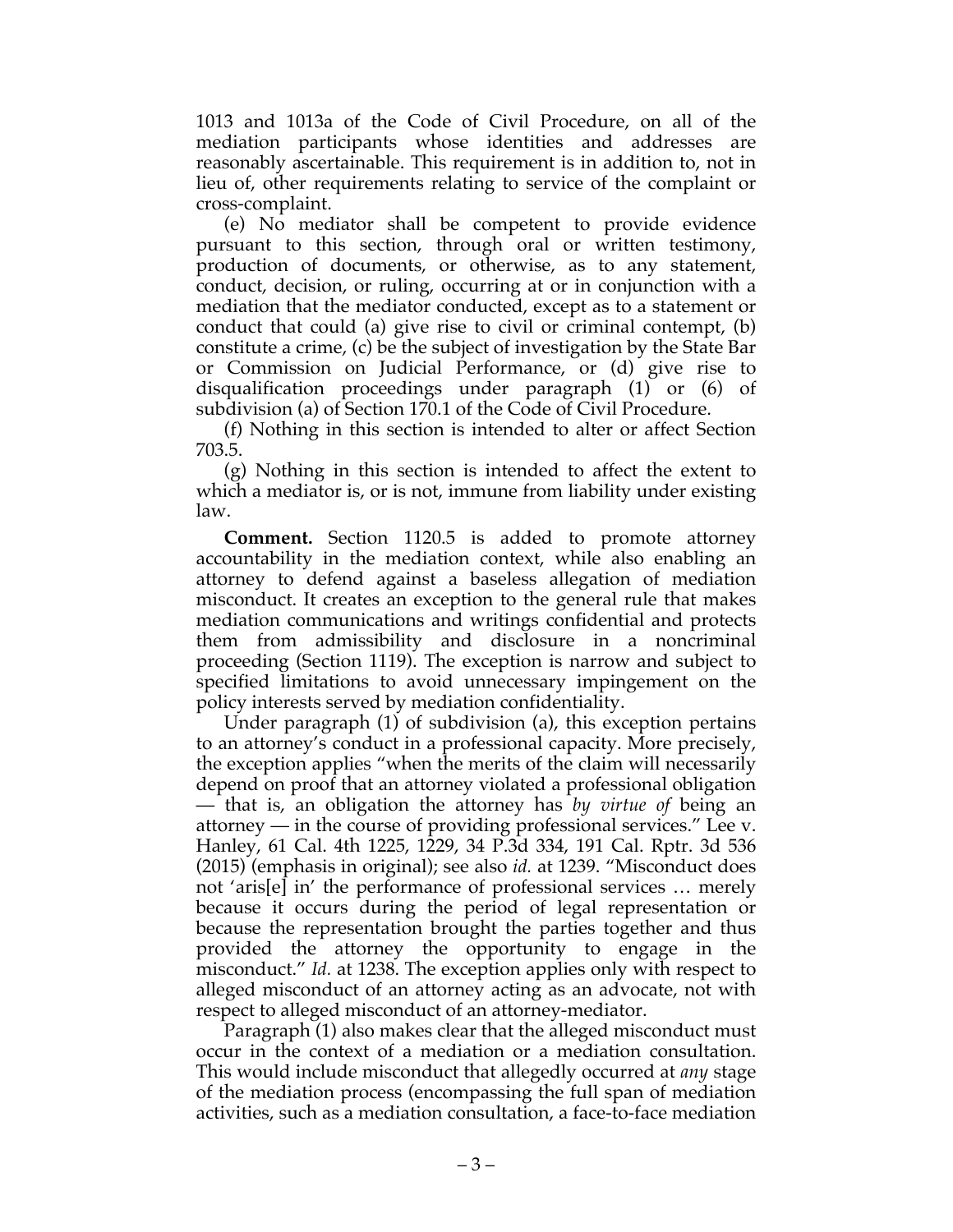session with the mediator and all parties present, a private caucus with or without the mediator, a mediation brief, a mediationrelated phone call, or other mediation-related activity). The determinative factor is whether the misconduct allegedly occurred in a mediation context, not the time and date of the alleged misconduct.

Paragraph (1) further clarifies that the exception applies evenhandedly. It permits use of mediation evidence in specified circumstances to prove *or* disprove allegations against an attorney.

To be admissible or subject to disclosure under this section, however, mediation evidence must be relevant and must satisfy the other stated requirements. To safeguard the interests underlying mediation confidentiality, that is a stricter standard than the one governing a routine discovery request. *Cf.* Code Civ. Proc. § 2017.010 ("Unless otherwise limited by order of the court in accordance with this title, any party may obtain discovery regarding any matter, not privileged, that is relevant to the subject matter involved in the pending action or to the determination of any motion made in that action, if the matter either is itself admissible in evidence *or appears reasonably calculated to lead to the discovery of admissible evidence*." (emphasis added).)

Paragraph (2) of subdivision (a) specifies the types of claims in which the exception applies:

- A State Bar disciplinary proceeding, which focuses on protecting the public from attorney malfeasance.
- A legal malpractice claim, which further promotes attorney accountability and provides a means of compensating a client for damages from breach of an attorney's professional duties in the mediation context.
- An attorney-client fee dispute, such as a mandatory fee arbitration under the State Bar Act, which is an effective, low-cost means to resolve fee issues in a confidential setting.

The exception does not apply for purposes of any other kind of claim. Of particular note, the exception does not apply in resolving a claim relating to enforcement of a mediated settlement agreement (e.g., a claim for rescission of a mediated settlement agreement or a claim for enforcement of a mediated settlement agreement). That restriction promotes finality in settling disputes and protects the policy interests underlying mediation confidentiality.

Subdivision (b) is modeled on Section 6(d) of the Uniform Mediation Act. It establishes an important limitation on the admissibility or disclosure of mediation communications pursuant to this section.

Subdivision (c) gives a court discretion to use existing procedural mechanisms to prevent widespread dissemination of mediation evidence that is admitted or disclosed pursuant to this section. For example, a party could seek a sealing order pursuant to the existing rules governing sealing of court records (Cal. R. Ct.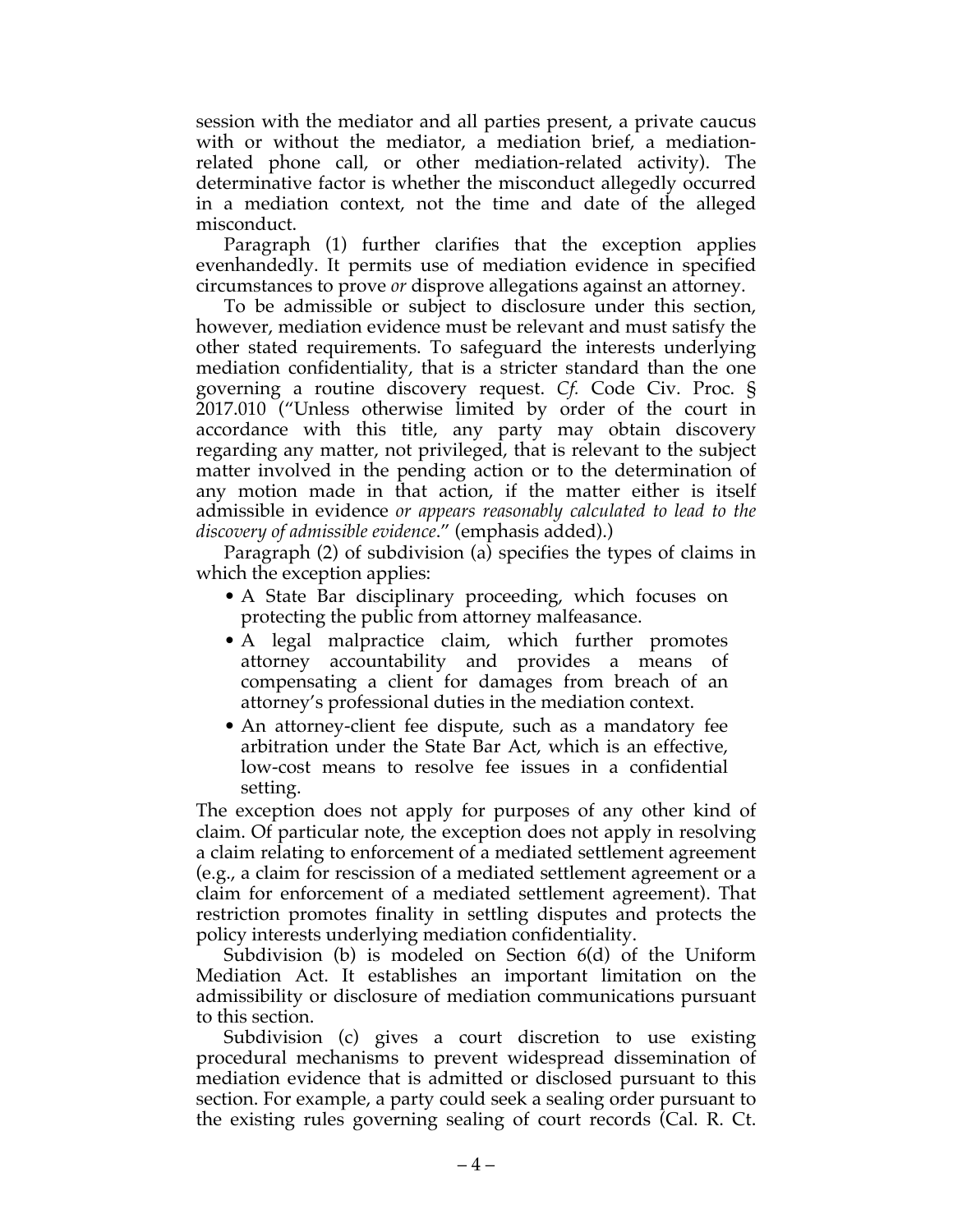8.45-8.47, 2.550-2.552). Any restriction on public access must comply with constitutional constraints and other applicable law. See, e.g., NBC Subsidiary (KNBC-TV), Inc. v. Superior Court, 20 Cal. 4th 1178, 980 P.2d 330, 86 Cal. Rptr. 2d 778 (1999).

Under subdivision (d), when a party files a legal malpractice case in which mediation communications or writings might be disclosed pursuant to this section, that party must promptly provide notice to the mediation participants regarding commencement of the case. Each mediation participant is entitled to such notice, so long as the participant's identity and address is reasonably ascertainable. This affords an opportunity for a mediation participant who would not otherwise be involved in the malpractice case to take steps to prevent improper disclosure of mediation communications or writings of particular consequence to that participant. For instance, a mediation participant could move to intervene and could then seek a protective order or oppose an overbroad discovery request.

Under subdivision (e), a mediator generally cannot testify or produce documents pursuant to this section, whether voluntarily or under compulsion of process, regarding a mediation that the mediator conducted. That general rule is subject to the same exceptions stated in Section 703.5, which does not expressly refer to documentary evidence.

For federal restrictions on obtaining a mediator's electronic records from the mediator's service provider, see 18 U.S.C. § 2702(a); O'Grady v. Superior Court, 139 Cal. App. 4th 1423, 44 Cal. Rptr. 3d 72 (2006).

Subdivision (f) makes clear that the enactment of this section in no way changes the effect of Section 703.5.

Subdivision (g) makes clear that the enactment of this section has no impact on the state of the law relating to mediator immunity.

See Sections 250 ("writing"), 1115(a), (c) ("mediation" and "mediation consultation"). For availability of sanctions, see, e.g., Section 1127; Code Civ. Proc. §§ 128.5, 128.7.

#### OUTLINE OF DISCUSSION

The discussion below is organized as follows:

- (1) Overview of the reaction to the Commission's proposal as a whole.
- (2) Reasons given by those who oppose or have serious concerns about the proposal.
- (3) Reasons given by those who generally support the proposal.
- (4) Options to consider.
- (5) Decision to make.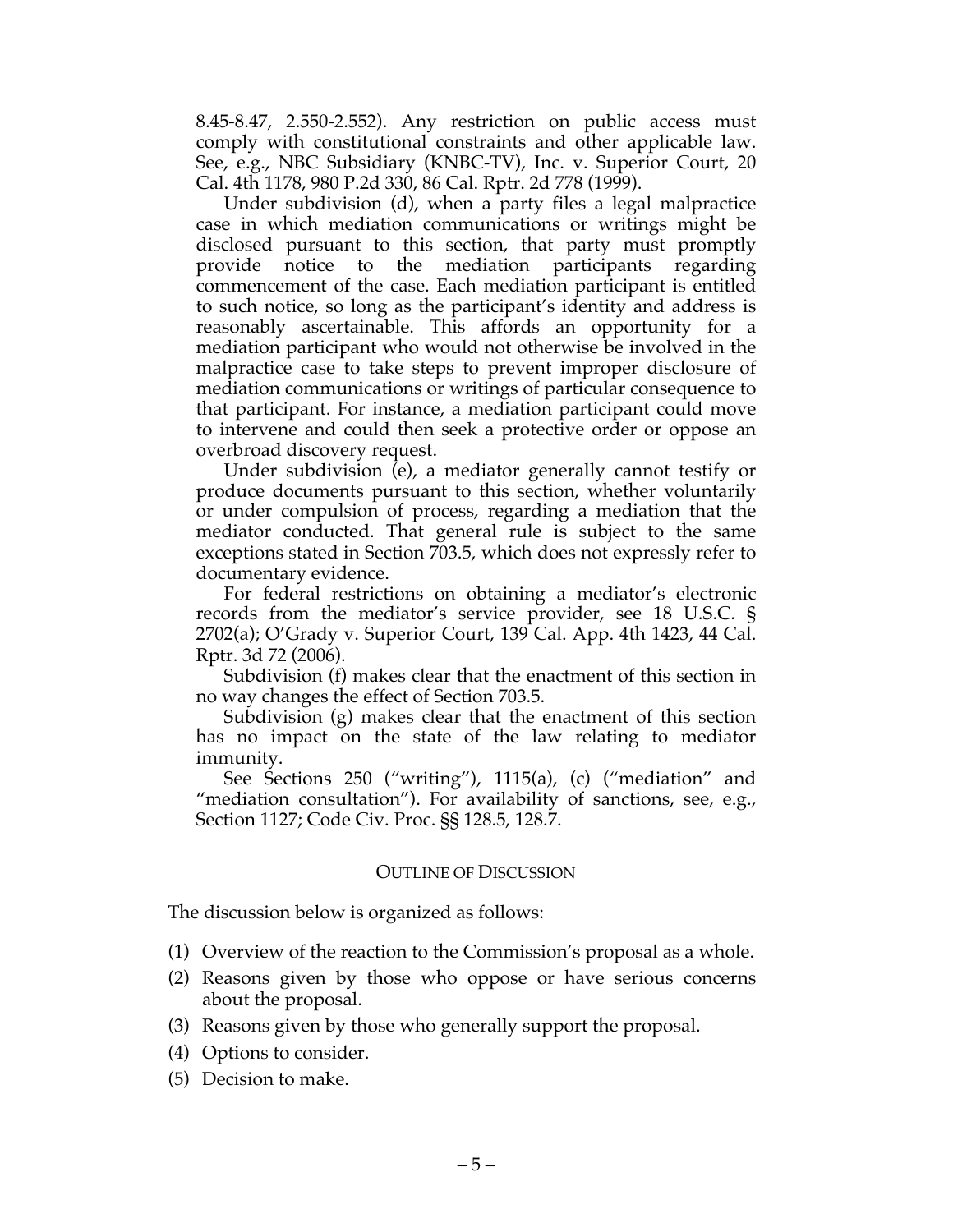The 155 pages of comments include scattered words of praise or appreciation for the Commission, its staff, its process, and its work on this study.2 In general, however, they do not have much positive to say about the Commission's proposal.

Ten stakeholder organizations submitted comments opposing the tentative recommendation or expressing serious concerns about it. <sup>3</sup> Among those organizations was the Civil and Small Claims Advisory Committee of the Judicial Council of California (hereafter, "Civil and Small Claims Advisory Committee"), the key group responsible for expressing the position of the California court system on matters affecting civil cases.4 Also included were two other particularly important groups that had not previously spoken up in this study: the Consumer Attorneys of California ("CAOC")5 and the California Defense Counsel ("CDC"), $\epsilon$  which took the unusual step of submitting a joint letter on the matter.7

<sup>2.</sup> See, e.g., Memorandum 2017-51, Exhibit pp. 1, 7, 14, 76, 80, 82, 91, 127, 134, 135, 137, 143, 151, 152.

<sup>3.</sup> See Memorandum 2017-51, Exhibit pp. 1-22.

<sup>4.</sup> See *id.* at Exhibit p. 1 ("In the view of the committee, … the potential risks of making the statutory changes tentatively recommended by the Commission outweigh the potential benefits.").

The Civil and Small Claims Advisory Committee consists of "justices, judges, court administrators, lawyers whose primary area of practice is civil law, and persons knowledgeable about court-connected alternative dispute resolution programs for civil and small claims cases." *Id.* at Exhibit p. 1. The committee is responsible for "identifying issues and concerns affecting court administration in civil and small claims proceedings and making recommendations to the Judicial Council for improving the administration of justice in these proceedings." *Id.* The committee submitted its comments with permission from the Judicial Council, the administrative arm of the California court system. *Id.*

<sup>5.</sup> CAOC describes itself as "a professional organization that represents the interests of 39 million Californians." See https://www.caoc.org/ca/index.cfm?pg=history. The group consists of "more than 3,000 lawyers" that represent plaintiffs in lawsuits "seeking accountability from those who do wrong." See https://en.wikipedia.org/wiki/Consumer\_Attorneys\_of\_California; https://www.caoc.org/ca/index.cfm?pg=history.

<sup>6.</sup> CDC is the political arm of the Association of Defense Counsel of Southern California (ASCDC) and the Association of Defense Counsel of Northern California and Nevada ("ADC") See http://www.califdefense.org/. ASCDC describes itself as "the nation's preeminent regional defense organization," consisting of more than 2,200 lawyers. See http://www.ascdc.org/About.asp. ADC describes itself as "the preeminent organization in northern California and Nevada standing up for attorneys who make their living defending civil lawsuits."; http://www.adcnc.org.

<sup>7.</sup> See Memorandum 2017-51, Exhibit p. 7 (CAOC and CDC "must jointly oppose the tentative recommendation released in June 2017.").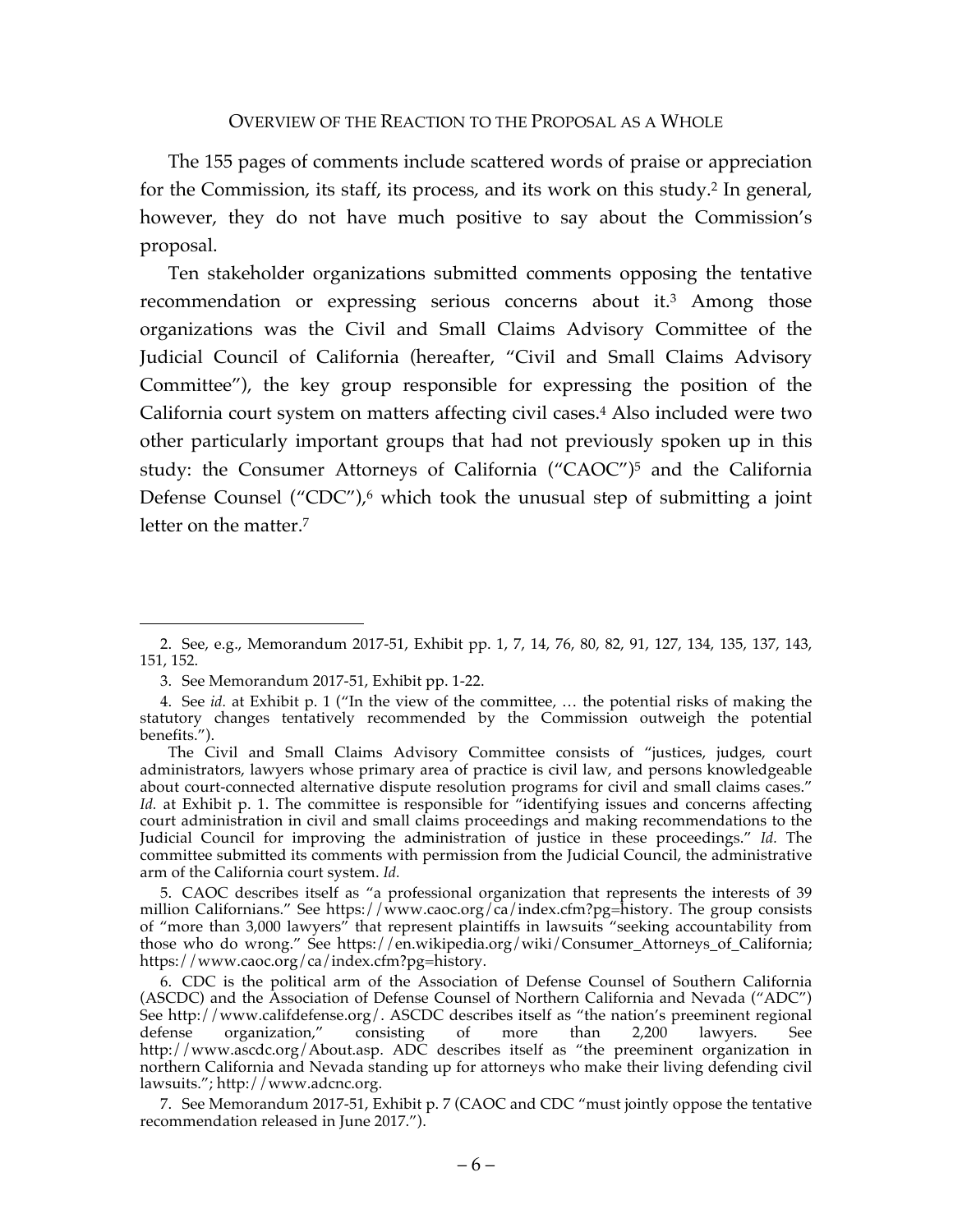The other organizations in this category were the Academy of Professional Family Mediators ("APFM"), <sup>8</sup> the California Dispute Resolution Council ("CDRC"),<sup>9</sup> the California Judges Association ("CJA"),<sup>10</sup> the Center for Conflict Resolution, $11$  the Consortium for Children, $12$  the Los Angeles Department of

*Id.*

9. See Memorandum 2017-51, Exhibit p. 16 (CDRC "urges the Commissioners to reflect on the decision making process that has led them to the proposal that has been circulated for public comment, to consider the consequences of creating any exception to mediation confidentiality and to decide not to recommend legislation that would create any new exception to mediation confidentiality.").

CDRC was organized in 1994 as a non-profit membership corporation, with a mission of "advocat[ing] before the California Legislature, courts, and administrative agencies for fair, accessible, and effective alternative dispute resolution processes." *Id.* at Exhibit p. 15. "CDRC's membership consists of individual neutrals, community dispute resolution organizations and providers of ADR services which, taken together, represent more than 15,000 California mediators and arbitrators." *Id.*

10. See Memorandum 2017-51, Exhibit p. 14 ("[W]e regret to advise you that the California Judges Association will be opposing th[e] proposed legislation if it remains in its present form."). CJA describes itself as follows:

The California Judges Association was established in 1929 and is the professional association representing the interests of the judiciary of the State of California. Members include judges of the Superior Courts and Courts of Appeal, Commissioners of State courts and State Bar Court judges. Judges retired from these courts are also members. CJA is governed by a democratically-elected, 25 member Executive Board. Representatives are drawn from 12 regional districts and also from the Court of Appeal, commissioners and retired bench officers.

See http://www.caljudges.org/aboutCJA.asp.

11. See Memorandum 2017-51, Exhibit pp. 21-22 (expressing serious concern regarding potential impact of Commission's proposal on malpractice insurance rates for community mediation programs).

The Center for Conflict Resolution "is a 501 (c) 3 non-profit that is based in Los Angeles County, primarily funded by two DRPA grants." *Id.* at Exhibit p. 21. One grant is "for the community" and the other is for "Day-of-Hearing in the Los Angeles County court." *Id.*

Last year, the Center for Conflict Resolution "mediated roughly 2,900 cases." *Id.* Those cases "almost entirely took place during the day-of-hearing with unrepresented litigants." *Id.* They were "primarily in Small Claims, Civil Harassment, and Unlawful Detainer jurisdictions and performed by volunteer mediators." *Id.*

12. See Memorandum 2017-51, Exhibit p. 5 ("Consortium for Children would like to express our strong opposition to the proposed Law Revision Commission recommendation to amend the Evidence Code to remove some of the protections for confidentiality as it pertains to mediation.").

 <sup>8.</sup> See Memorandum 2017-51, Exhibit p. 11 (APFM "strongly urges the Law Revision Commission *to reject the proposed change regarding confidentiality*." (emphasis in original)).

APFM says it is "the premier national organization of Professional Family Mediators and is the successor to the former Academy of Family Mediators founded in the late 1970's." *Id.* at Exhibit p. 10. According to APFM:

These organizations formed to assist clients to work outside of the constraints and procedural limitations of the court-based adversarial system. As an organization, APFM has established standards of practice for family mediators, while also supporting the teaching, training, and skill development of mediators, and to increase public awareness of mediation, specifically those families in transition. Professional Family Mediators focus on client-centered services that allow their clients to achieve mutually beneficial resolution of their issues in a way that minimizes conflict that is so damaging to children.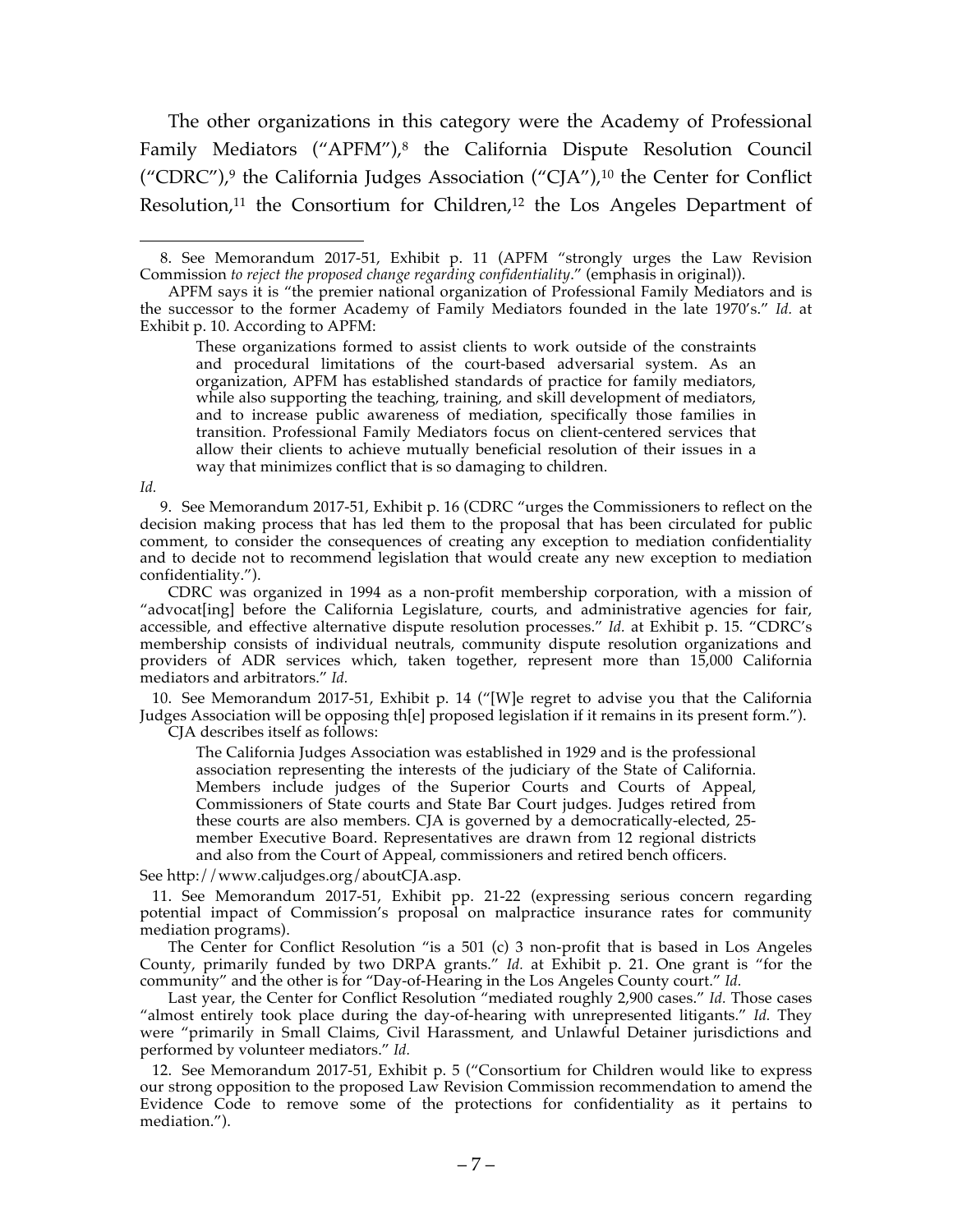Consumer and Business Affairs ("DCBA"), <sup>13</sup> and the Executive Committee of the Family Law Section of the Los Angeles County Bar Association (hereafter, "LACBA Family Law Section").14 Of those organizations, only CDRC and CJA submitted earlier comments.15

Many individuals also wrote to oppose or express serious concerns about the tentative recommendation: 42 individuals associated with the Consortium for Children<sup>16</sup> and 20 other people.<sup>17</sup> Seven of these were previous commenters.<sup>18</sup>

In contrast, the only stakeholder organization expressing support for the tentative recommendation was the Conference of California Bar Associations ("CCBA"), which has championed the need for an attorney misconduct exception since well before this study began.19 Also submitting generally

15. For previous written comments by CDRC, see Memorandum 2015-45, Exhibit p. 8; Second Supplement to Memorandum 2013-47, Exhibit pp. 3-7. CDRC representatives have also participated in Commission meetings throughout this study.

For previous written comments by CJA, see Memorandum 2016-19, Exhibit pp. 5-6. CJA representatives have also participated in several Commission meetings (Dec. 2016, Feb. 2017, April 2017, and June 2017).

16. See Memorandum 2017-51, Exhibit pp. 23-67.

17. See *id.* at Exhibit pp. 68-121.

19. See Memorandum 2017-51, Exhibit p. 122 (CCBA "strongly supports the Tentative Recommendation developed by the Commission regarding Study K-402 ('Relationship Between Mediation Confidentiality and Attorney Malpractice and Other Misconduct').").

CCBA is "a statewide organization of attorneys representing more than 30 metropolitan, regional and specialty bar associations …." *Id.*

For previous written comments by CCBA, see First Supplement to Memorandum 2017-20, Exhibit pp. 1-2; First Supplement to Memorandum 2016-60, Exhibit pp. 1-3; Third Supplement to Memorandum 2015-46, Exhibit pp. 1-3. CCBA's representative has also participated in a number of Commission meetings (April 2014, June 2014, Oct. 2014, Feb. 2015, April 2015, June 2015, Feb. 2016, and June 2017).

In 2012, CCBA was the sponsor of AB 2025 (Wagner), which led to the Commission's study.

The Consortium for Children's mediation program "works with birth and adoptive families in the public child welfare system." It does "over 4,500 mediations a year in concert with 48 California Counties." *Id.* at Exhibit p. 5.

<sup>13.</sup> See Memorandum 2017-51, Exhibit p. 8 ("DCBA is against the proposed exception for several reasons.").

Los Angeles County and DCBA operate "a community-based mediation program that provides residents with a dispute resolution alternative to court." *Id.* at Exhibit p. 8. That program "has been successfully providing favorable outcomes to residents of Los Angeles County since 1976." *Id.*

<sup>14.</sup> See Memorandum 2017-51, Exhibit p. 19 ("I am writing on behalf of the LACBA Family Law Executive Committee to voice our unanimous opposition to any exception to the absolute mediation confidentiality presently provided by Evidence Code secs. 1119 et seq." (emphasis in original)).

LACBA "was founded in 1878 and is one of the largest voluntary bar associations in the country, with over 20,000 members." *Id.* at Exhibit p. 19. The Family Law Executive Committee "oversees the Family Law Section of LACBA." *Id.* It "provide[s] educational programs, networking, pro bono services, informational resources and public service …." *Id.*

<sup>18.</sup> The previous commenters were Barbara Anscher, Gillian Brady, Robert Flack, Elizabeth Jones, Ron Kelly, Jill Switzer, and Kirk Yake. For information on where to find their previous comments, see *id.* at pp. i-iii.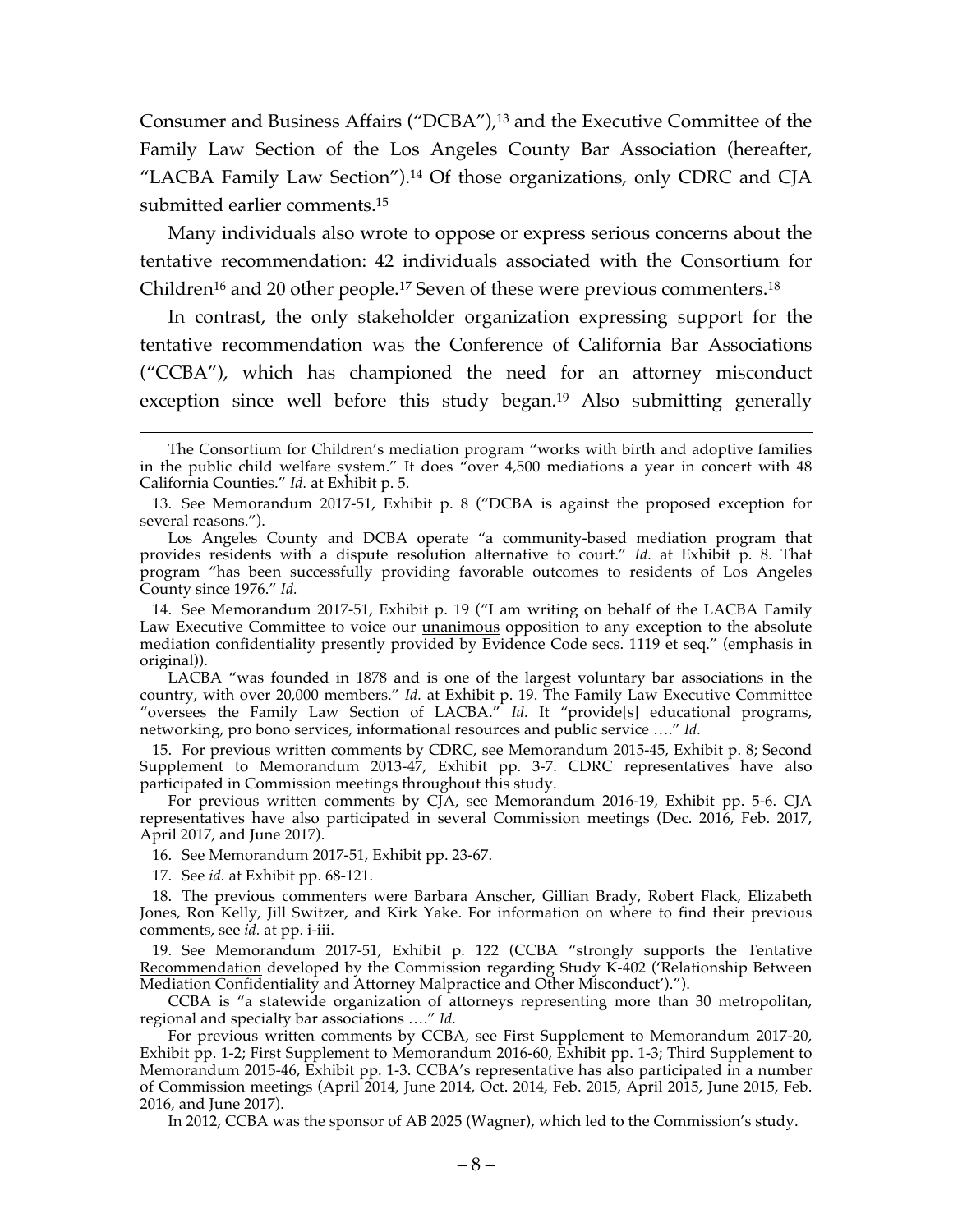supportive comments were ten individuals, $20$  of which just two were new commenters.21

The contrast between support and opposition is even more dramatic upon taking into account the written comments that interested parties submitted earlier in this study. The following additional organizations<sup>22</sup> voiced concerns about weakening of mediation confidentiality:

- Air Conditioning Sheet Metal Association ("ACSMA").23
- Association for Dispute Resolution of Northern California ("ADRNC").24
- Associated General Contractors ("AGC").25
- California Building Industry Association ("CBIA").<sup>26</sup>
- California Chapters of the National Electrical Contractors Association ("NECA").27
- California Legislative Conference of the Plumbing, Heating, and Piping Industry ("CLC").28
- Collaborative Attorneys and Mediators of Marin ("CAMM").<sup>29</sup>

 $\overline{a}$ 

22. The Commission also received a letter from the president of Alternative Resolution Centers ("ARC"), who wrote that she is "vigorously opposed to interfering with the shield of confidentiality that has protected the mediation process since its inception." See Third Supplement to Memorandum 2015-46, Exhibit p. 4. It is not clear whether the president of ARC was expressing her personal views or those of the organization. ARC describes itself as "[o]ne of California's first and longest standing private conflict resolution providers." See http://arc4adr.com/about.html.

23. See Memorandum 2016-50, Exhibit p. 1 ("If adopted in its present framework, [the Commission's proposal] would remove our current confidentiality protections if any of the parties drawn into construction defect cases later filed a claim against their lawyer alleging misconduct in the mediation."); *id.* at Exhibit p. 2 (If the Commission "persists in its current direction when it makes its formal recommendation to the Legislature, our opposition to the legislation will regretfully become a priority."). The comment cited here was submitted jointly by ACSMA, AGC, CBIA, CEA, CLC, NECA, NCAT, SCCA, UCON, WACA, and Western Line Constructors. Together, those groups "comprise a significant number of all commercial, industrial and infrastructure contractors and subcontractors in California." *Id.* at 1.

24. See Memorandum 2015-54, Exhibit pp. 1-2 (expressing "opposition to any changes in the confidentiality provisions for mediations as set forth in the California Evidence Code"); see also First Supplement to Memorandum 2013-47, Exhibit pp. 2-3; Memorandum 2015-39, Exhibit pp. 1- 2 (opposition to AB 2025).

ADRNC was founded in 1983. Memorandum 2015-54, Exhibit p. 1. It "is a member based organization which promotes alternative dispute resolution in the courts, the community and the broader society." *Id.* According to ADRNC, "[h]undreds of practitioners have been among our membership over the years." *Id.*

- 26. See note 23 *supra.*
- 27. See note 23 *supra.*
- 28. See note 23 *supra.*

<sup>20.</sup> See Memorandum 2017-51, Exhibit pp. 124-55.

<sup>21.</sup> The previous commenters were Jeff Kichaven, Elizabeth Moreno, John E. and Deborah Blair Porter, Prof. Peter Robinson, Jerome Sapiro, Jr., Nancy Neal Yeend, and Prof. Richard Zitrin. For information on where to find their previous comments, see *id.* at pp. iv-v.

<sup>25.</sup> See note 23 *supra.*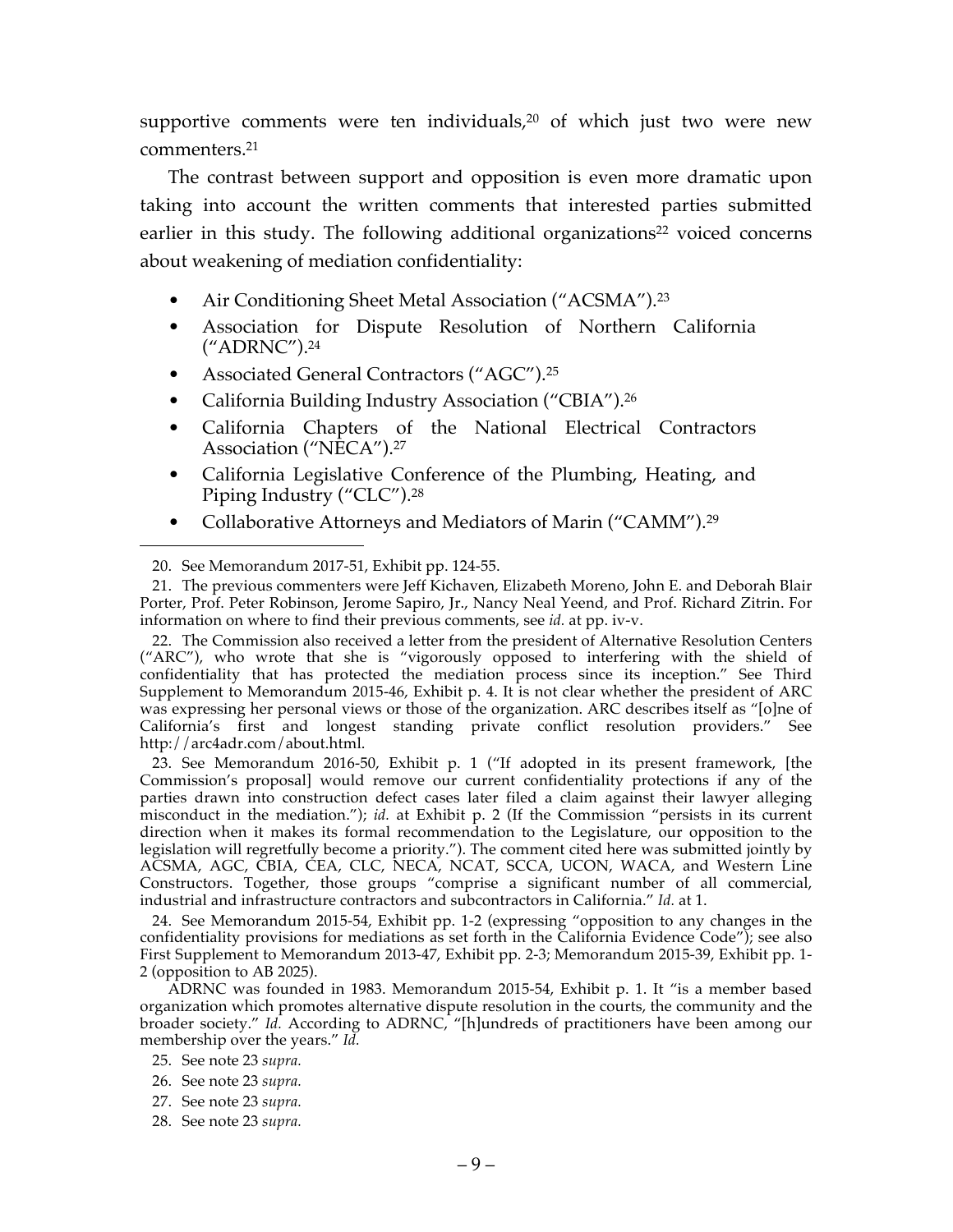- Collaborative Practice California ("CP Cal").<sup>30</sup>
- Community Boards Program.31
- Construction Employers Association ("CEA").<sup>32</sup>
- Contra Costa County Bar Association ("CCCBA").<sup>33</sup>
- Family Law Attorney Mediators Engaged in Study ("FLAMES").<sup>34</sup>
- Judicate West.<sup>35</sup>

 $\overline{a}$ 

• Loyola Law School Center for Conflict Resolution.<sup>36</sup>

29. See First Supplement to Memorandum 2015-46, Exhibit p. 1 ("We oppose the Commission's August 7th decision to draft recommended legislation removing our current confidentiality protections when a mediation participant alleges lawyer misconduct."). CAMM says it is "a group of ten family law attorneys who have years of experience in mediation and collaborative law as well as litigation." See http://www.cammofmarin.com/about.html.

30. See Memorandum 2015-54, Exhibit p. 3 ("I would like to express on behalf of Collaborative Practice California our very strong opposition to the Commission's August 7 decision to draft legislation that removes current confidentiality protections when a mediation participant alleges lawyer misconduct."). Collaborative Practice California is "a statewide organization involved in the promotion of Collaborative Practice throughout the state." *Id.* It "represent[s] hundreds of Collaborative practitioners most of whom are members of the State Bar of Calfiornia." *Id.*

31. See Memorandum 2015-46, Exhibit p. 4 ("We at Community Boards … oppose the Commission's August 7th decision to draft recommended legislation removing our current confidentiality protections when a mediation participant alleges lawyer misconduct."); see also Memorandum 2015-46, Exhibit p. 5 (input from SF Resident, Community Boards Staff); First Supplement to Memorandum 2013-47, Exhibit p. 26 (input from Darlene Weide, Executive Director of Community Board).

According to its website:

Founded in 1976, Community Boards is the oldest public conflict resolution center in the United States. Our services include mediation, conflict coaching, and facilitation. Mediations are provided citywide in English, Spanish, Mandarin, and Cantonese — Mondays through Saturdays. We maintain a pool of 350+ volunteer Community Mediators. We provide an array of year-round introductory and advanced conflict resolution trainings. We are a 501(c)(30 tax exempt organization.

See http://communityboards.org.

32. See note 23 *supra.*

33. See Second Supplement to Memorandum 2013-47, Exhibit p. 2 (CCCBA "urges the … Commission to recommend no weakening of mediation confidentiality protections (Evidence Code sections 1115-1128) …."). For information on CCCBA, see https://www.cccba.org/ community/about/index.php.

34. See First Supplement to Memorandum 2015-54, Exhibit p. 1 ("The decision of the California Law Revision Commission (CLRC) to draft legislation to provide an exception to mediation confidentiality in the event of a malpractice claim is taking California law in a seriously regrettable about-face of a policy that has served California and its families in transition well for over thirty years."); see also Third Supplement to Memorandum 2015-54, Exhibit pp. 19-21 (comments of Fern Topas Salka). FLAMES appears to be a group of at least 17 family law attorney mediators who are interested in the Commission's study. See *id.* at Exhibit p. 3.

35. See Second Supplement to Memorandum 2016-30, Exhibit p. 1 ("Judicate West wishes to add its strenuous objection to any weakening of mediation confidentiality and privilege as currently provided by California law."). Judicate West "is a California State-wide private ADR provider with a panel of over 100 highly qualified affiliated neutrals who conduct thousands of mediations each year at our six facilities around the state." *Id.*

36. See Memorandum 2016-58, Exhibit p. 14 ("Please don't let any possible mediation confidentiality exception apply to … DRPA-Funded Community-Based Mediation Programs.").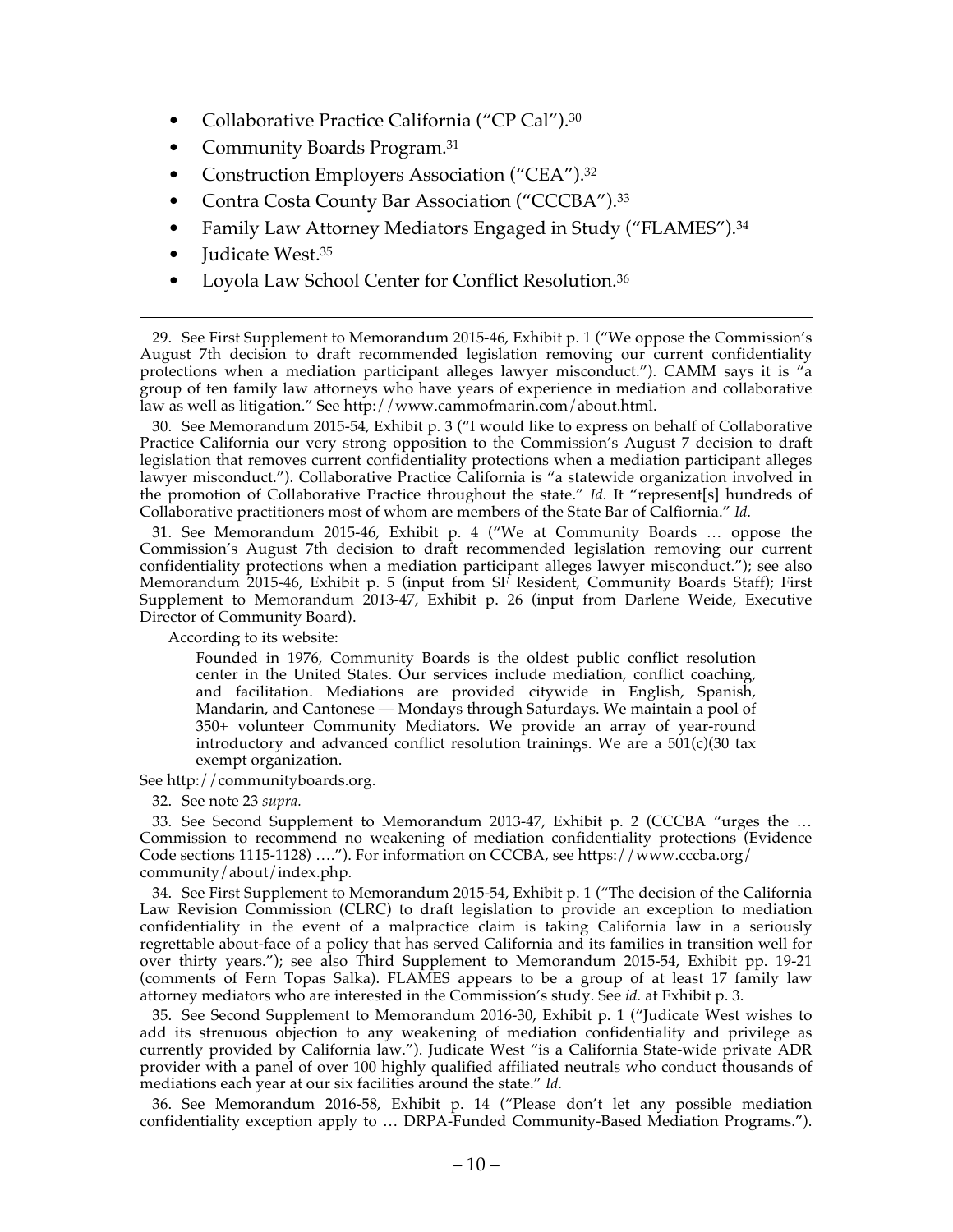- Marin County Bar Association.<sup>37</sup>
- Northern California Allied Trades ("NCAT").38
- Public Employment Relations Board ("PERB").<sup>39</sup>
- Southern California Contractors Association ("SCCA").40
- Southern California Mediation Association ("SCMA").<sup>41</sup>
- United Contractors ("UCON").<sup>42</sup>
- Wall and Ceiling Alliance ("WACA").<sup>43</sup>
- Western Line Constructors.<sup>44</sup>

Although their comments were not directed to the precise proposal in the tentative recommendation, it seems likely that they would oppose it.

About 375 individuals provided similar input before the Commission issued the tentative recommendation (including the seven people who also sent a comment opposing the tentative recommendation). The staff does not know how many of those individuals belong to one or more of the organizations listed above, nor do we know how much overlap there is between the membership of the different organizations.

 <sup>&</sup>quot;Los Angeles County alone serves around 20,000 people each year in its DRPA-Funded Community-Based Mediation Programs …."). For information on the Loyola Center for Conflict Resolution, see http://www.lls.edu/academics/centers/loyolacenterforconflictresolution/.

<sup>37.</sup> See Memorandum 2016-19, Exhibit p. 13 ("The Marin County Bar Association urges the Calfiornia Law Revision Commission to recommend no weakening of mediation confidentiality protections (Evidence Code § 1115-1128), and to uphold current law without exceptions."). For information about the Marin County Bar Association, see https://www.marinbar.org.

<sup>38.</sup> See note 23 *supra.*

<sup>39.</sup> See Third Supplement to Memorandum 2015-46, Exhibit p. 7 (PERB "urges the Commission to preserve the confidentiality afforded to PERB's mediators, as a weakening of mediator confidentiality will adversely affect their ability to resolve labor disputes."); see also First Supplement to Memorandum 2015-55, pp. 1-2; First Supplement to Memorandum 2015-39, Exhibit pp. 30-31 (opposition to AB 2025). PERB "is a quasi-judicial agency created by the Legislature to oversee public sector collective bargaining in California." Third Supplement to Memorandum 2015-46, Exhibit p. 7. For further information on PERB, see *id.*; see also https://www.perb.ca.gov.

<sup>40.</sup> See note 23 *supra.*

<sup>41.</sup> See Second Supplement to Memorandum 2015-54, Exhibit p. 1 (SCMA "urges the California Law Revision Commission to recommend against any changes to the California Evidence code that would further erode the protections of mediation confidentiality."); see also First Supplement to Memorandum 2015-55, pp. 1-2; First Supplement to Memorandum 2015-39, Exhibit pp. 30-31 (opposition to AB 2025).

SCMA says that since 1989 it has been "the leading organization in Southern California supporting the practice of mediation …." Second Supplement to Memorandum 2015-54, Exhibit p. 1.

<sup>42.</sup> See note 23 *supra.*

<sup>43.</sup> See note 23 *supra.*

<sup>44.</sup> See note 23 *supra.*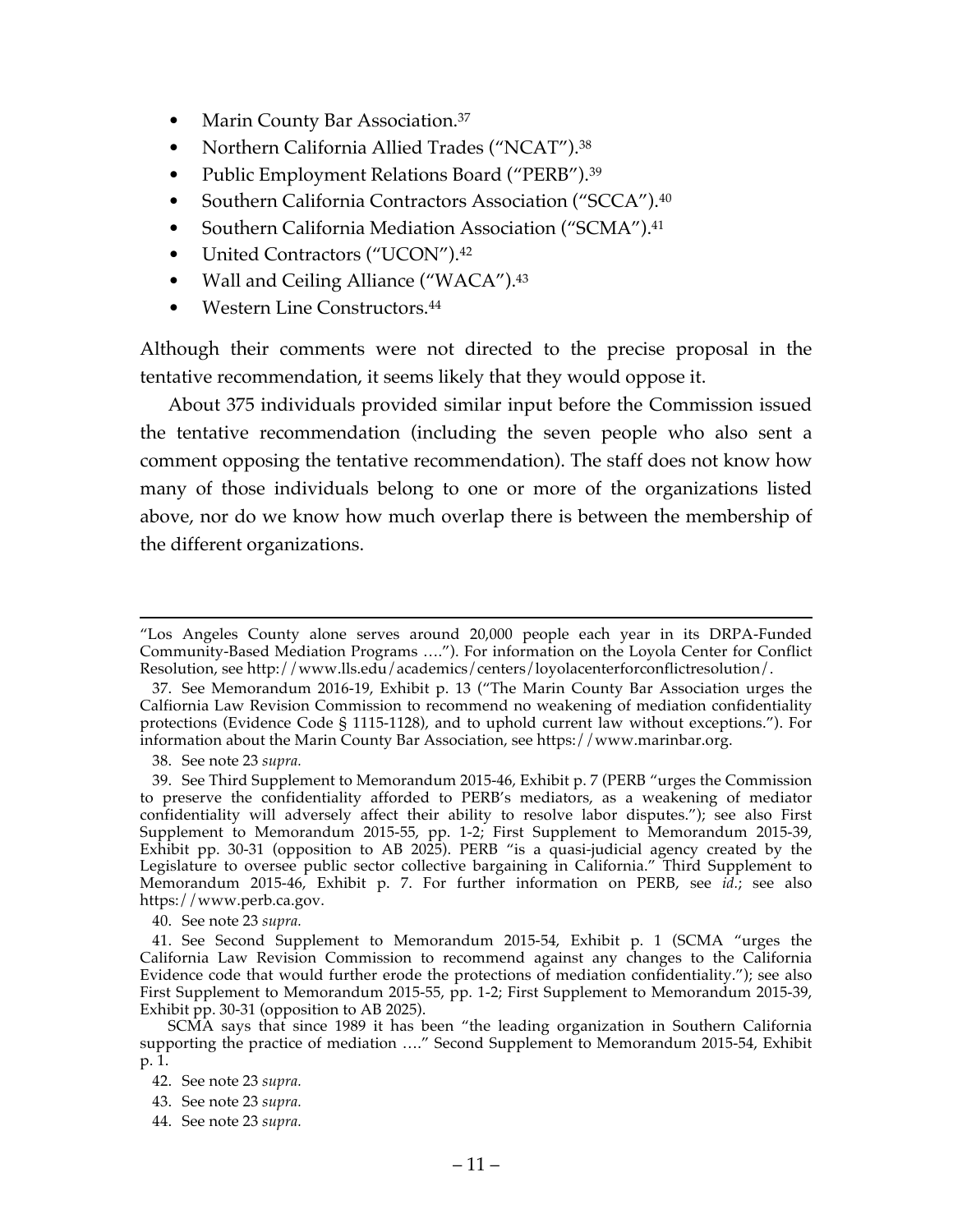Aside from CCBA, the only sizable organization<sup>45</sup> to express support for creating an attorney misconduct exception to the mediation confidentiality statute is Citizens Against Legalized Malpractice, the group of individuals who signed an online petition on the subject. <sup>46</sup> As of September 24, 2017, that group had approximately 1,205 members, including some from California and many from other states and countries.47

About 40 individuals provided supportive comments directly to the Commission before it issued the tentative recommendation (including the eight people who also sent a comment supporting the tentative recommendation). The staff does not know how many of those individuals are affiliated with CCBA, nor do we know how many of them signed the online petition (we are aware of at least some overlap).

Neither the State Bar of California nor any of its sections or committees expressed a view on the tentative recommendation. That might be due to the ongoing restructuring of that organization.48

The preparation of a Commission recommendation is not a popularity contest, but rather a quest to develop an analytically sound proposal that will serve the citizens of California well. Nonetheless, the degree of opposition to the Commission's proposal suggests that **careful reexamination of the competing considerations is in order.**

As an initial step, the staff suggests that the Commissioners **re-read pages 9- 23 of the tentative recommendation,** which describe the key policy considerations at stake in this study. With that background in mind, the next two sections of this memorandum explore the reasons given by those who commented on the tentative recommendation. We start with the reasons given by those who oppose or have serious concerns about the proposal; then we discuss the reasons given by those who generally support the proposal.

Before turning to that discussion, however, it is important say one more thing about the input on the tentative recommendation. Many of the comments simply

<sup>45.</sup> In listing the organizations that have taken positions during this study, the staff only included what appear to be sizable organizations (at least ten members), not small law firms or mediation practices. This involved some line-drawing and guesswork, in part because it was not always clear whether a comment was submitted on behalf of a group as opposed to an individual. We regret any mistakes we may have made in categorizing the comments.

<sup>46.</sup> The online petition is available at <www.change.org>. The text of the petition is also reproduced in Memorandum 2015-46, Exhibit pp. 210-11.

<sup>47.</sup> See https://www.change.org/p/the-california-law-revision-commission-change-thestatutes-that-legalize-malpractice.

<sup>48.</sup> See SB 36 (Jackson), which is pending before the Governor.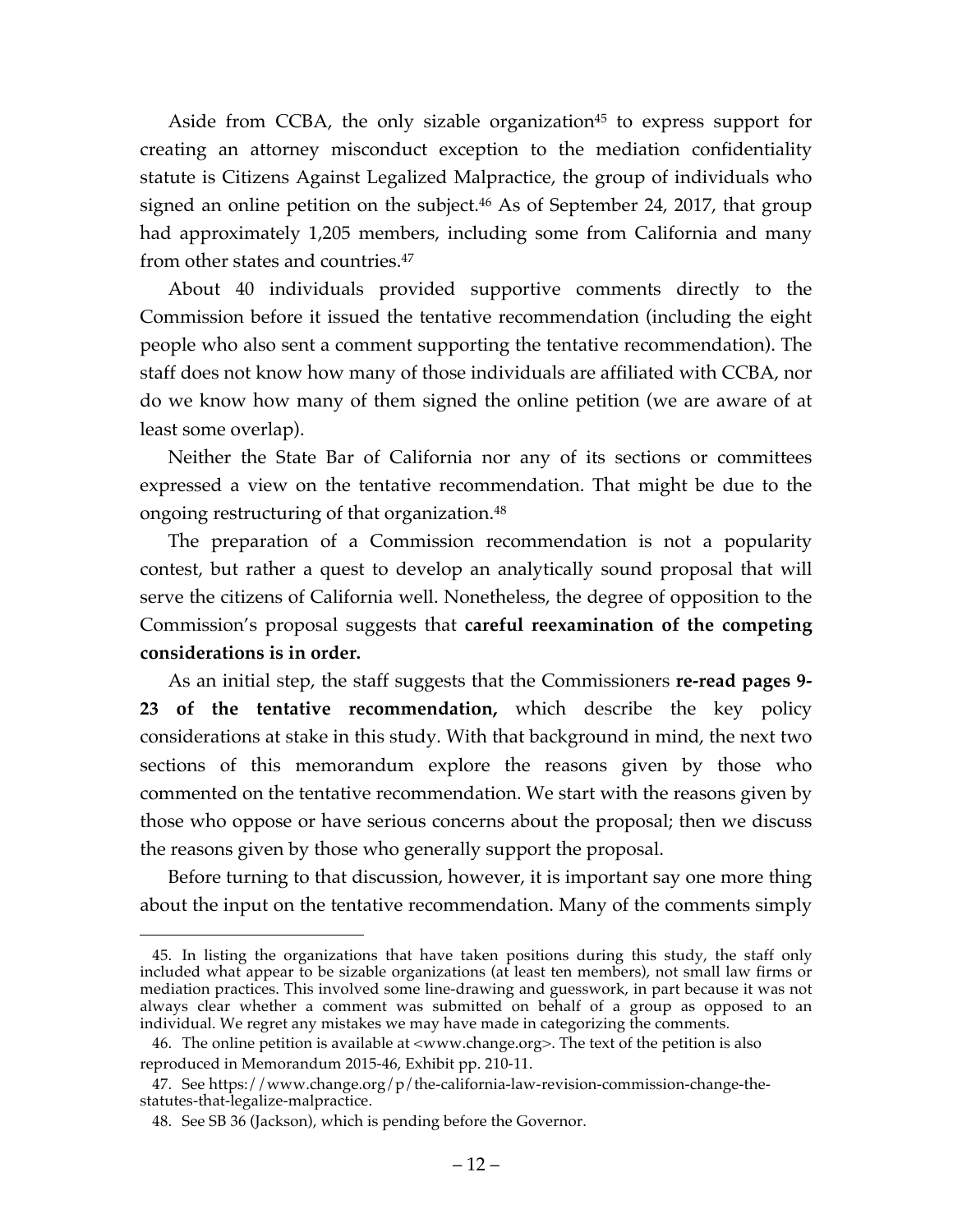oppose the Commission's proposal, without discussing any alternative to it. There are some, however, that do mention one or more alternatives. In particular,

- Some commenters say that if the Legislature creates an attorney misconduct exception to mediation confidentiality (which they do not necessarily support), then that exception should be limited to private attorney-client discussions, as CCBA proposed in AB 2025, the bill that led to this Commission study.49 The Consortium for Children<sup>50</sup> and CDRC<sup>51</sup> fall into this category, as do Gillian Brady,<sup>52</sup> Lynne Higgs,<sup>53</sup> Richard Huver,<sup>54</sup> Prof. A. Marco Turk,<sup>55</sup> and Kirk Yake.56
- Ron Kelly essentially suggests combining the Commission's proposed new exception (which is subject to many limitations)<sup>57</sup> with CCBA's proposal. More specifically, he urges the Commission to add a new paragraph to proposed Section 1120.5, which would limit the exception to "a communication directly

Memorandum 2017-51, Exhibit pp. 5-6; see also *id.* at Exhibit pp. 23-67 (comments from individuals associated with the Consortium for Children). The Consortium for Children "fully support[s] the notion that clients should be able to pursue redress in the case of potential attorney malpractice (even pertaining to the mediation process)," but "disagree[s] with the methodology" of the tentative recommendation. *Id.* at Exhibit p. 5.

51. CDRC says:

 $\overline{a}$ 

If the Commission decides to recommend legislation to allay public concern about mediation confidentiality immunizing lawyers from claims of malpractice in connection with mediation, then the CDRC urges the creation of the narrowest available exception be recommended. This would be in the form of legislation like AB2025 introduced in 2012 that would have limited the exception from confidentiality by making only mediation communications between a lawyer and client admissible in a legal malpractice case involving the lawyer or a State Bar disciplinary proceeding based on professional negligence and would only involve the malpractice plaintiff, not other parties to the mediation.

- 53. *Id.* at Exhibit pp. 89, 90.
- 54. *Id.* at Exhibit pp. 91-92.
- 55. *Id.* at Exhibit p. 118.
- 56. *Id.* at Exhibit p. 121.
- 57. See pages 133-40 of the tentative recommendation.

<sup>49.</sup> As introduced in 2012, AB 2025 would have added a paragraph to Evidence Code Section 1120 stating that the chapter on mediation confidentiality does not limit "the admissibility in an action for legal malpractice, an action for breach of fiduciary duty, or both, or in a State Bar disciplinary action, of *communications directly between the client and his or her attorney during mediation* if professional negligence or misconduct forms the basis of the client's allegations against the attorney." (Emphasis added.)

<sup>50.</sup> The Consortium for Children says:

We strongly urge the Law Revision Commission to take the recommendation of Conference of California Bar Association's original proposal as set forth in Resolution 10-6-2011. Specifically, to enact legislation that would make admissible mediation "communications directly between the client and his or her attorney only," not all mediation communications among all other parties and the mediator.

*Id.* at Exhibit p. 17.

<sup>52.</sup> *Id.* at Exhibit p. 73.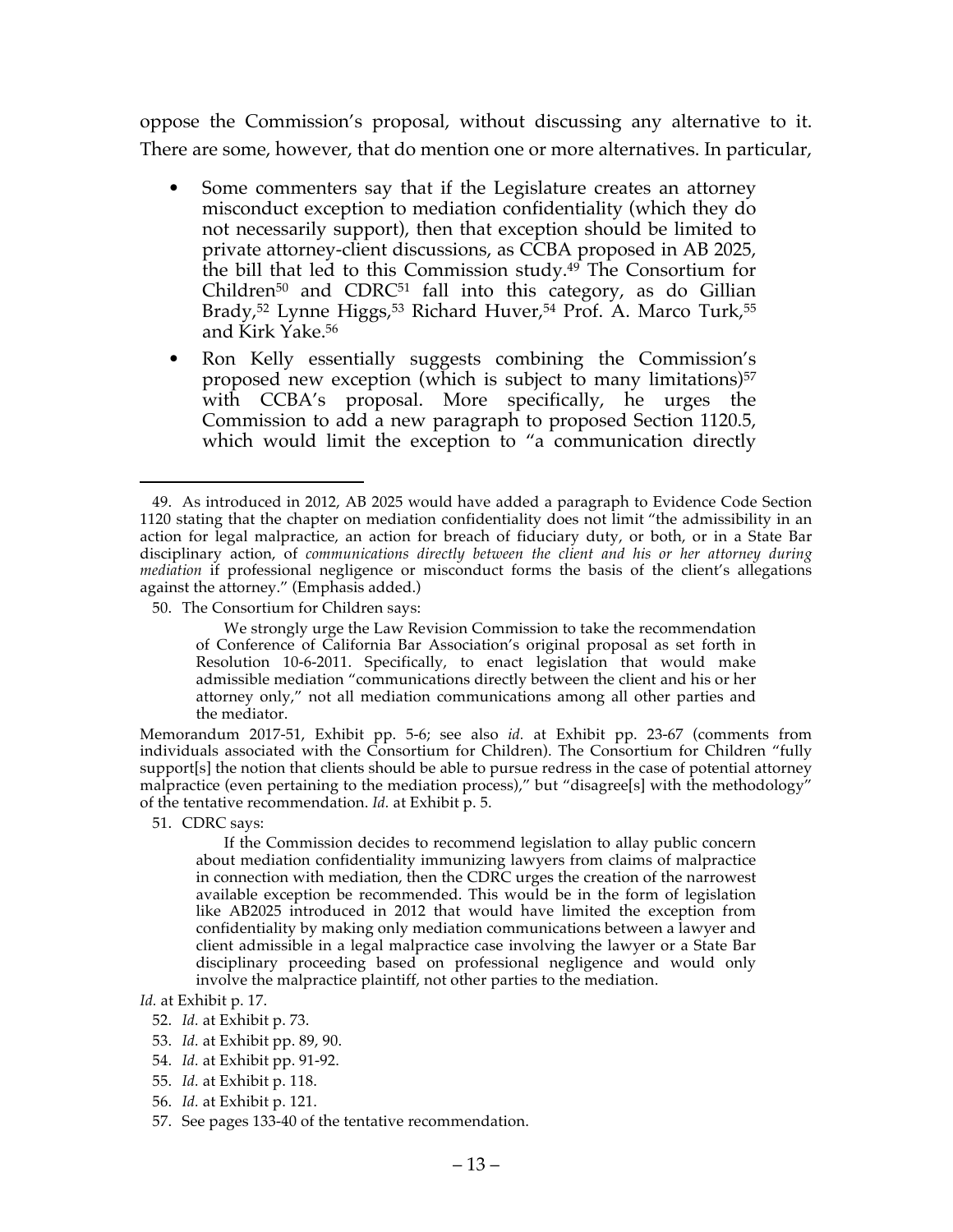between a client and his or her attorney only."58 Family mediator Michael Jonsson agrees with Mr. Kelly's suggestion.<sup>59</sup>

- Plaintiffs' legal malpractice attorney Raymond Ryan criticizes the tentative recommendation and urges the Commission to instead focus on revising the statute of limitations for legal malpractice,<sup>60</sup> which he says "is in desperate need of attention."<sup>61</sup>
- The LACBA Family Law Section recommends "that actual figures" and statistics be collected and published by the CLRC, to determine whether there is, in fact, a problem with attorney malpractice in the mediation context, that would justify such a complete change to mediation confidentiality."62
- Several commenters suggest an informed consent (mandatory premediation disclosure) approach of one kind or another. These include Robert Flack, $63$  Howard Franco, $64$  and Elizabeth Strickland,<sup>65</sup> who oppose the tentative recommendation. Also expressing such views are CCBA<sup>66</sup> and Nancy Yeend,<sup>67</sup> who support the tentative recommendation.

### REASONS FOR OPPOSITION OR SERIOUS CONCERNS

Commenters gave many different reasons for opposing the Commission's proposal or expressing serious concerns about it. The Commission has heard a lot of these points before, but it should take a fresh look at them now.

Repeating all of the input would make this memorandum overly long and burdensome. Instead, we just (1) list the key concerns, (2) provide one or more samples of the comments regarding each concern, and (3) give citations to any additional comments expressing the same type of concern, in case readers want further information.

<sup>58.</sup> See Memorandum 2017-51, Exhibit p. 98.

<sup>59.</sup> See *id.* at Exhibit p. 93.

<sup>60.</sup> Code Civ. Proc. § 340.6.

<sup>61.</sup> Memorandum 2017-51, Exhibit p. 107-08.

<sup>62.</sup> *Id.* at Exhibit p. 20.

<sup>63.</sup> See *id.* at Exhibit pp. 77, 78, 81, 83-85 (proposed "Standard Pre-Mediation Agreement Outline of Issues").

<sup>64.</sup> See *id.* at Exhibit pp. 87-88 (proposed disclosure emphasizing voluntary nature of mediation).

<sup>65.</sup> See *id.* at Exhibit p. 112 ("Make counsel responsible for warning their clients. Make counsel pay the price if they don't. Leave mediation settlements and other parties out of the problem.").

<sup>66.</sup> See *id.* at Exhibit p. 123 ("If this right to recourse is to be taken away in the name of confidentiality, it only should be done so with the consumer's knowledge and informed consent.").

<sup>67.</sup> See *id.* at Exhibit p. 154 ("Informed consent must not be discarded, and the present practice of protecting both mediator and attorney malpractice committed during mediation must not continue.").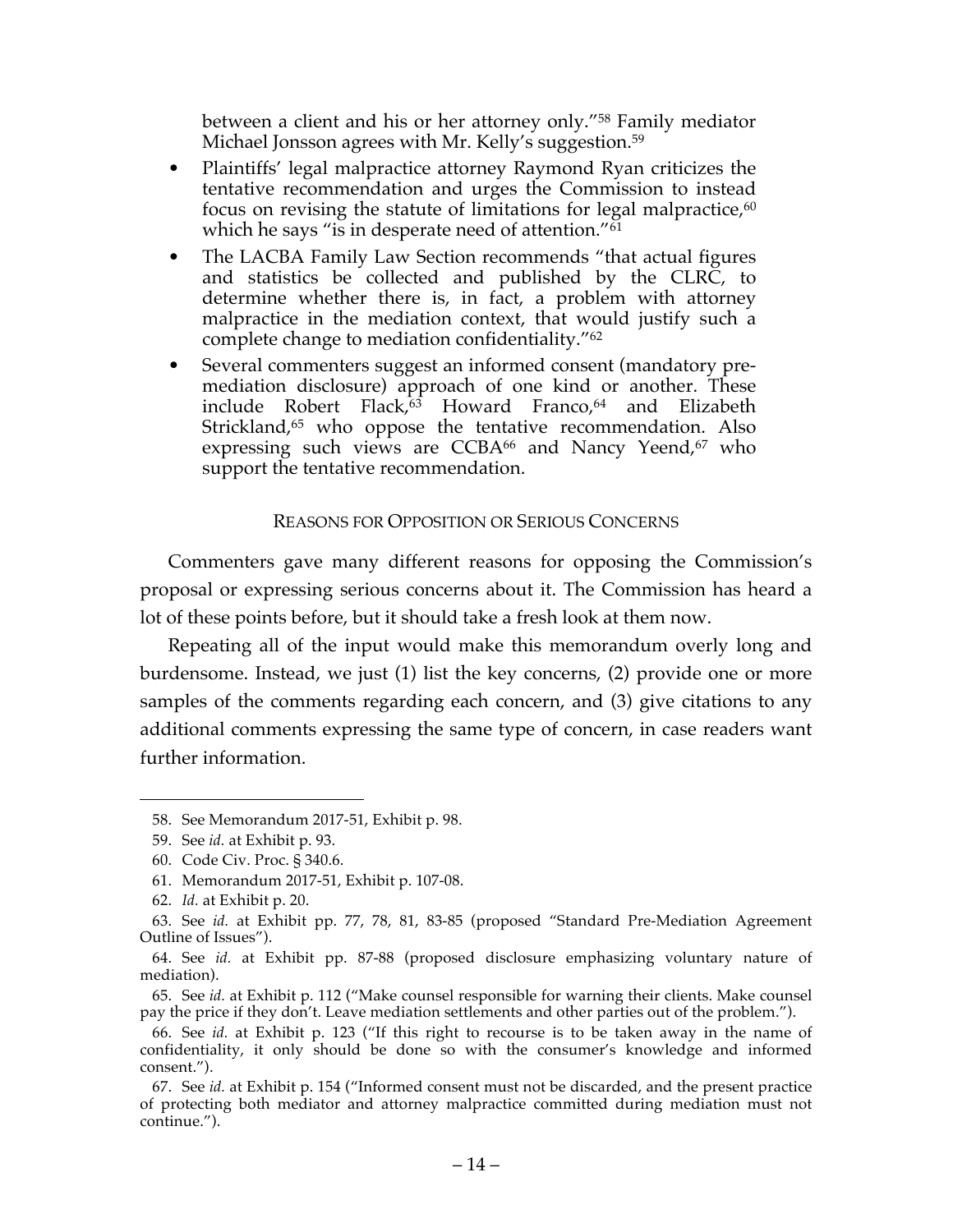### **Mediation is an Important Means of Resolving Disputes, Confidentiality is Critical to Effective Mediation, and the Proposed Exception Will Undermine Confidentiality**

Throughout this study, the Commission has heard over and over again that confidentiality is crucial in promoting candid mediation discussions and such discussions are the key to effective mediation. Many of the comments on the tentative recommendation make that point in one way or another, stressing that the Commission's proposed new exception would undermine confidentiality and thus impede the mediation process and attainment of its benefits.

For example, the Civil and Small Claims Advisory Committee writes:

In the experience of committee members, California's current statutory scheme relating to mediation confidentiality, which the Commission helped craft 20 years ago, provides the benefits articulated on pages 9-16 of the Commission's tentative recommendation: it promotes candid discussion in mediation which, in turn, promotes the resolution of disputes in mediation, and resolution of disputes in this way is beneficial to disputants, the court system, and society. Focusing in narrowly on the benefits to the court system, the committee believes that resolution of civil cases, or disputes that would otherwise become civil cases, through mediation, whether in court-connected mediation programs, community mediation programs, or private mediation, reduces the civil cases pending in the courts and frees up court resources to focus on those cases that are in most need of court attention.

The Committee is concerned that the statutory changes tentatively recommended by the Commission could discourage both participation and candid discussion in mediation, which could, in turn, reduce the number of disputes resolved through mediation. These statutory changes would permit mediation communications to be disclosed in the three additional types of subsequent proceedings identified in the recommendation. Although mediators would still generally be incompetent to testify in most proceedings, other mediation participants would not be protected from being called to testify in the proceedings identified in the recommendation. Thus disputants contemplating participating in mediation will have less assurance in advance that their communications will be confidential and more risk that they will be called to testify in a subsequent proceeding as a result of participating in mediation. They will also not necessarily be in control of what happens; another disputant or mediation participant could trigger the disclosure or requirement to testify by the filing of a malpractice action or State Bar complaint against his or her attorney. The committee is concerned that this uncertainty and risk could make some disputants opt not to participate in mediation. The committee is also concerned that this uncertainty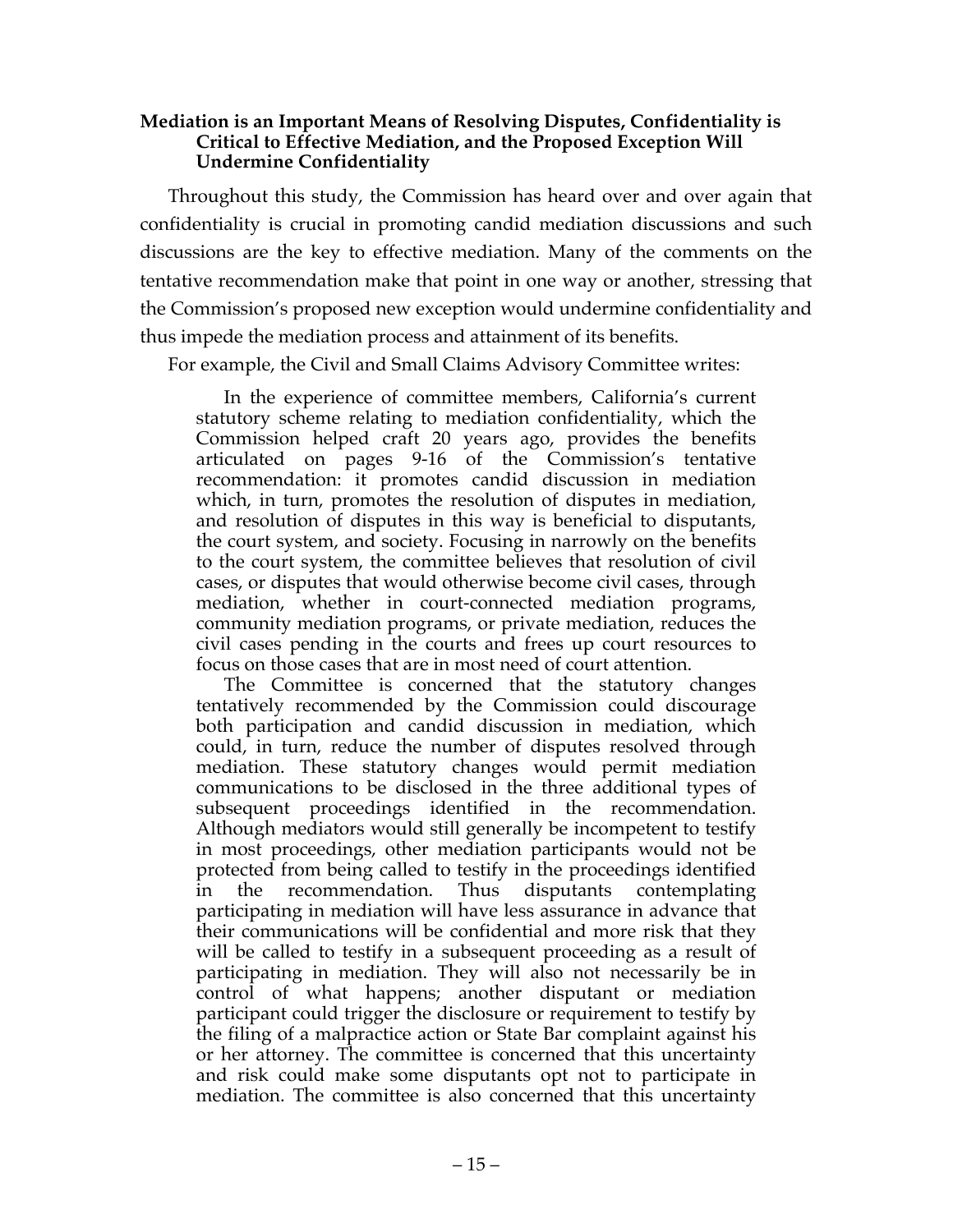and risk could make some disputants who do participate in mediation less willing to be open and candid during the process.<sup>68</sup>

Similarly, APFM says that confidentiality is "the single most important concern of clients electing to participate in a mediated process to resolve their issues,"69 and CAOC and CDC jointly say:

Confidentiality promotes candor, which in turn leads to successful mediation. This is the fundamental reason for strong mediation confidentiality. Successful mediation encourages the widespread use of mediation, and the use of mediation is critical to successful out of court resolution of disputes. Therefore, we urge the Commission to reconsider its tentative recommendation.<sup>70</sup>

Many other comments echo these sentiments.<sup>71</sup>

### **The Proposed Approach Could Harm Mediation Participants Who Are Not Parties to an Attorney-Client Dispute**

Some commenters stress that the proposed new exception could be harmful to mediation participants other than the parties to an attorney-client dispute over alleged mediation misconduct. For example, attorney and mediator Richard Huver warns:

Although extensive efforts were made to maintain a narrow scope of discoverable and admissible evidence, I am gravely concerned by the phrase "relevant to prove or disprove …" alleged attorney malpractice (or fee billing disputes). Despite the rather narrow scope of the proposed exception, this phrase gives trial courts wide discretion to decide what is and what is not "relevant" to prove or disprove the pertinent issue. *By requiring courts to make separate, subjective determinations of relevance, evidence and people outside the scope of the attorney client relationship — including adverse parties, their attorneys or others — could be unwittingly dragged into a legal malpractice lawsuit between the client and attorney.*<sup>72</sup>

<sup>68.</sup> *Id.* at Exhibit p. 2.

<sup>69.</sup> *Id.* at Exhibit p. 11.

<sup>70.</sup> *Id.* at Exhibit p. 7.

<sup>71.</sup> See *id.* at Exhibit pp. 5 (comments of Consortium for Children), 12-13, 14 (comments of CJA), 15, 16, 18 (comments of CDRC), 19 (comments of LACBA Family Law Section), 23-67 (comments of individuals associated with Consortium for Children), 68, 69, 70 (comments of Lisa Bass), 71 (comments of Cari S. Baum), 72 (comments of Jeanne Behling), 73 (comments of Gillian Brady), 74 (comments of Daniel J. Cooper), 75 (comments of Gwen Earle), 76, 77, 78, 79, 80 (comments of Robert Flack), 86, 87 (comments of Robert Franco, Jr.), 89, 90 (comments of Lynne Higgs), 93, 94, 95, 96 (comments of Michael Jonsson), 97 (comments of Elizabeth Jones), 98, 99, 100 (comments of Ron Kelly), 102 (comments of Neil J. Moran), 111 (comments of Elizabeth Strickland), 114 (comments of Jill Switzer), 118 (comments of Prof. A. Marco Turk), 120-21 (comments of Kirk Yake).

<sup>72.</sup> *Id.* at Exhibit p. 91 (emphasis added).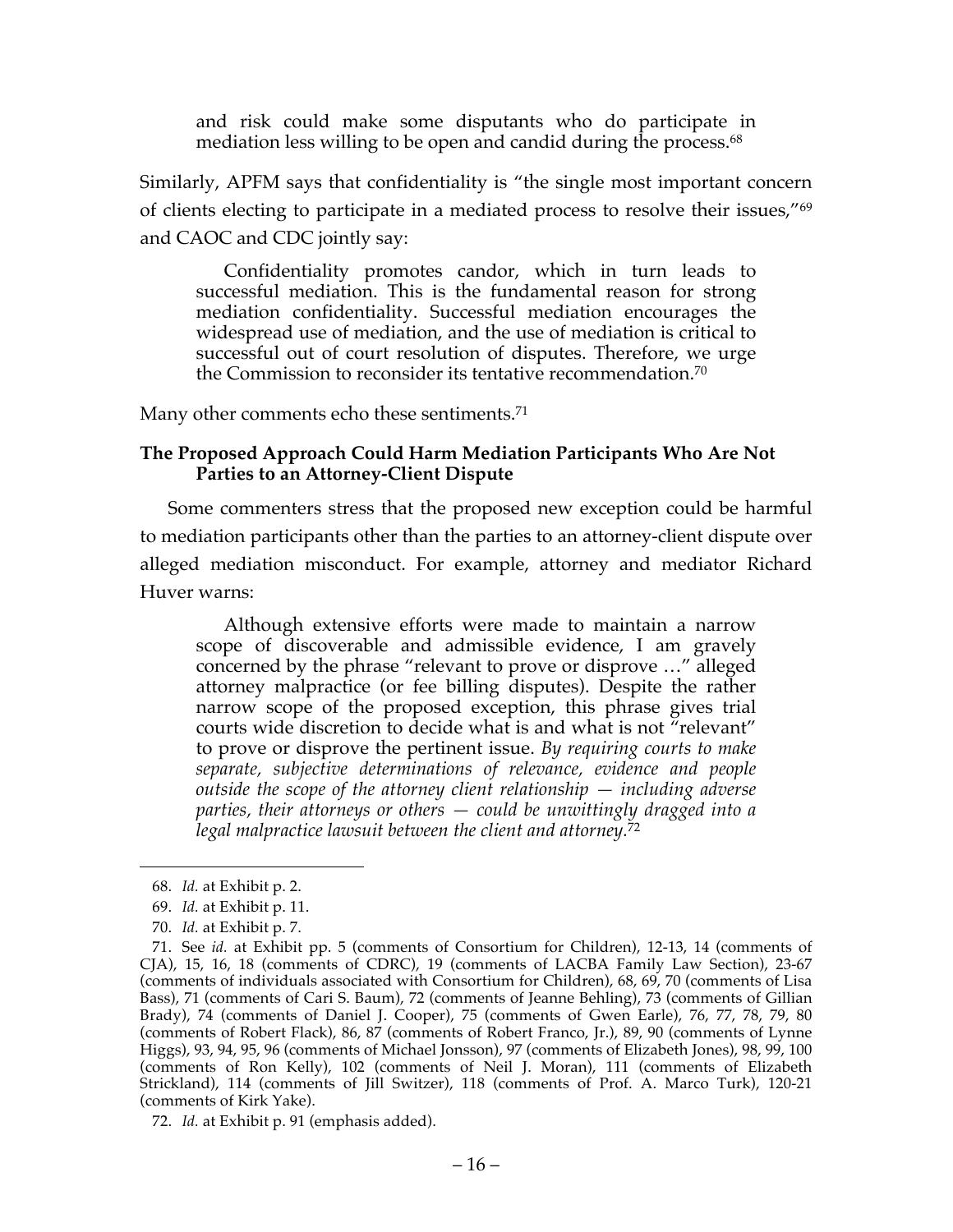Along the same lines, Elizabeth Strickland (attorney-mediator for Santa Clara County Superior Court) says:

If any party seeks disclosure of confidential mediation communications, it requires uninvolved parties to become involved parties, potentially at significant expense to themselves, to defend against unwarranted disclosures. And that will in turn prolong the litigation process for more people, bringing opposing parties and counsel into the fray.73

Other commenters share these concerns.74

# **The Proposed Approach Will Overburden the Courts**

Many of the commenters express concern about the potential impact of the Commission's proposal on the court system. For example, CDRC states:

If the Commission creates any exception to mediation confidentiality, the Commissioners also need to recognize that such action will increase the burden on the already stressed court system in three ways.

For one, there is likely to be an increase in claims of lawyer malpractice, even if there is no increase in meritorious cases. Parties tend to have unrealistic expectations about the outcome of litigation, and a party who is persuaded to settle on realistic terms in mediation, but who, as is often the case, is unable to accept responsibility for their agreement, would now be free to try imposing responsibility on its lawyer.

Secondly, the cases that would be deterred from going to mediation and the cases that would not settle in mediation because of exceptions to mediation confidentiality would remain in the courts.

And finally, the courts would be confronted with disputes over whether proposed evidence was or was not admissible pursuant to an exception to mediation confidentiality.75

Along the same lines, CJA warns that the exception will add many cases to already over-loaded civil calendars:

The potential impact of having the hundreds, if not thousands of cases, now being settled in mediation each year coming back to the civil trial calendars of the courts of our state is staggering. Those courts don't have the economic funding to handle the work load they have now and can see little likelihood of any significant changes in the foreseeable future.

<sup>73.</sup> *Id.* at Exhibit p. 110.

<sup>74.</sup> See, e.g., *id.* at Exhibit pp. 2 (comments of Civil and Small Claims Advisory Committee), 102 (comments of Neil J. Moran), 120 (comments of Kirk Yake).

<sup>75.</sup> *Id.* at Exhibit p. 16.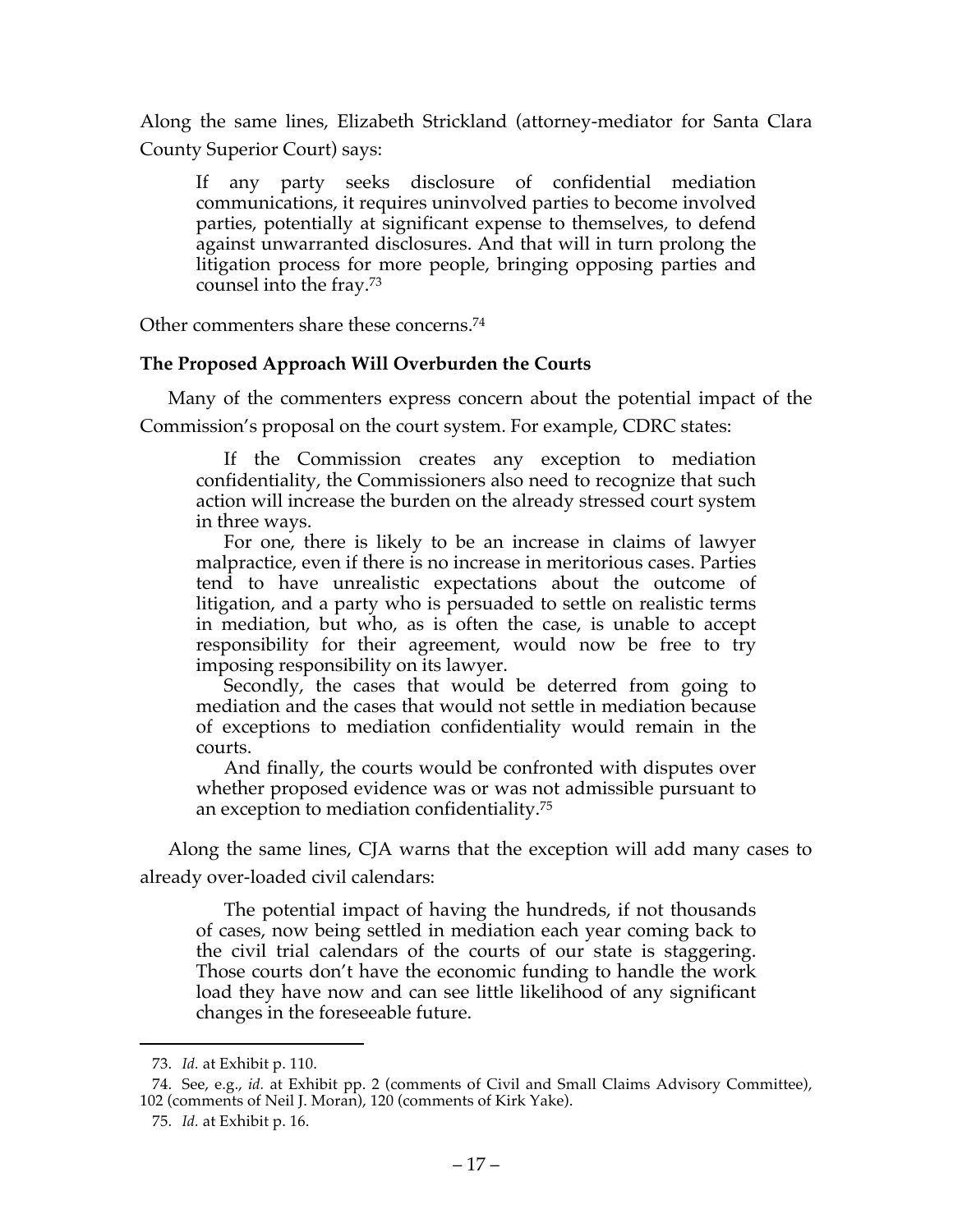The Civil and Small Claims Advisory Committee further cautions that applying the proposed exception in attorney-client disputes would be burdensome:

[T]he recommendation would … place a burden on courts both in potential additional litigation but more importantly in implementation of the recommended provisions, which could require in camera reviews, protective orders, discovery motions, evidence code 402-3 hearings, sealing orders, and other proceedings. This is a complex measure which is likely to require substantial judicial supervision. The very nuanced approach taken, understandably to ameliorate potential problems, means more judicial involvement.76

The Consortium for Children,<sup>77</sup> DCBA,<sup>78</sup> the LACBA Family Law Section,<sup>79</sup> and many others also express concern about overloading the courts.<sup>80</sup>

# **The Benefits of the Proposed Exception are Minimal as Compared to the Downsides**

Another recurring theme in the comments is that mediation misconduct is rare, so the potential benefits of the proposed exception are far outweighed by the potential detriments. For example, CAOC and CDC say that "after reviewing the Commission's lengthy tentative recommendation, we do not believe the report provides empirical evidence of widespread abuse which compels statutory change."81 Similarly, the Civil and Small Claims Advisory Committee writes:

The Committee's view is that there has not been a sufficient showing that attorney misconduct in mediation is frequent enough to justify taking the risks presented by the Commission's tentative recommendation. The Commission made a great effort to identify any empirical information about the scope of attorney misconduct in mediation, but found little such information. Based on what was available, the Commission acknowledges that mediation misconduct appears to be relatively infrequent. This is consistent with information reported by several administrators of courtconnected mediation programs. Participants in these programs often raise any concerns that they might have with the mediation program or process with the program administrator. These

<sup>76.</sup> *Id.* at Exhibit p. 3.

<sup>77.</sup> *Id.* at Exhibit p. 5.

<sup>78.</sup> *Id.* at Exhibit p. 8.

<sup>79.</sup> *Id.* at Exhibit p. 19.

<sup>80.</sup> See *id.* at Exhibit pp. 72 (comments of Jeanne Behling), 78 (comments of Robert Flack), 86-87 (comments of Howard J. Franco, Jr.), 98 (comments of Ron Kelly), 102 (comments of Neil J. Moran), 120 (comments of Kirk Yake).

<sup>81.</sup> See *id.* at Exhibit p. 7.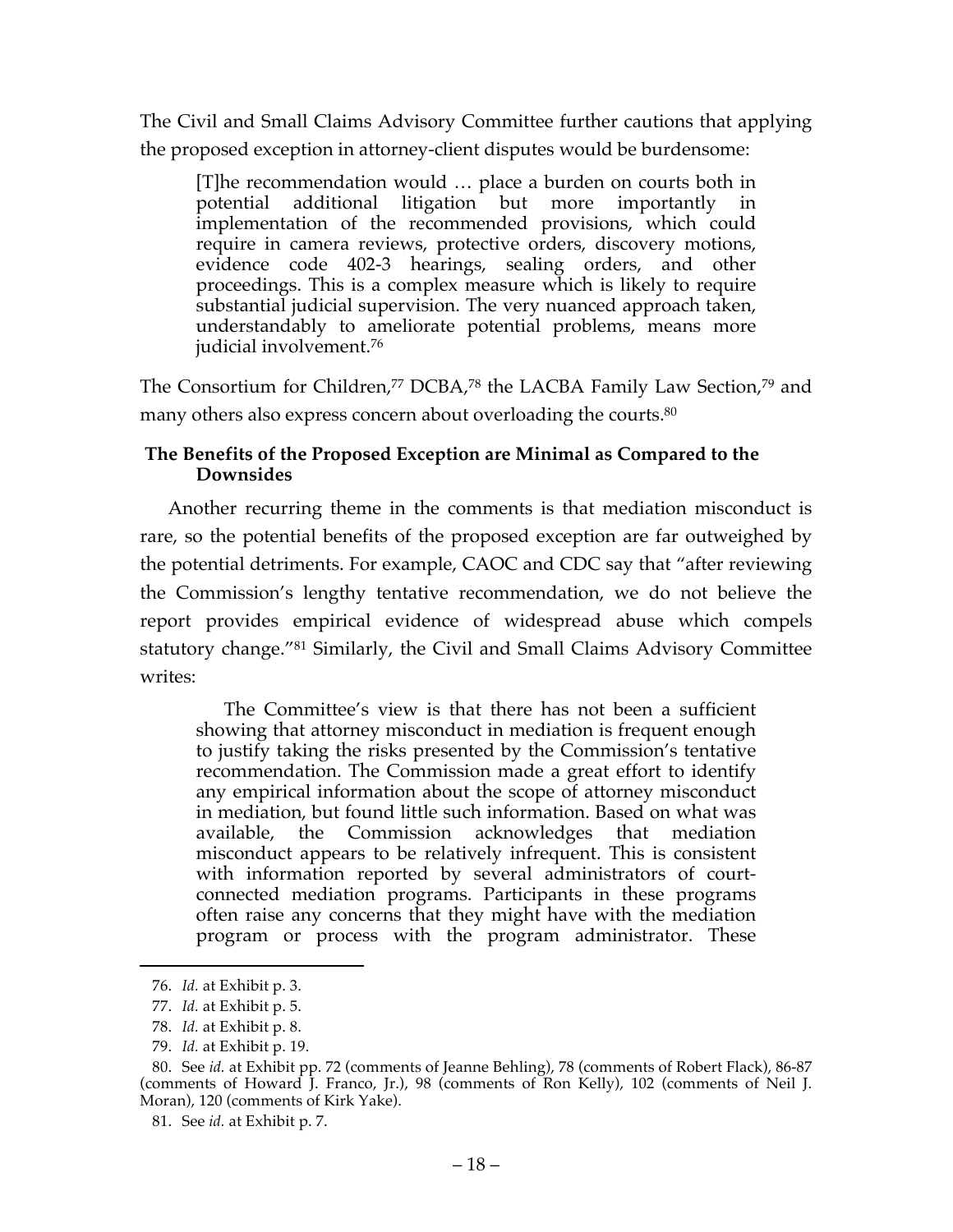administrators, many with decades of experience, reported, however, they had received few if any complaints about attorney misconduct in mediations conducted within their programs during their careers.

The Committee acknowledges that the risks it has identified above as potentially flowing from the Commission's tentative recommendation are theoretical. As discussed in the Commission's tentative recommendation, there is essentially no way to empirically test the impact of creating an exception to mediation confidentiality on the use and efficacy of mediation and we are not aware of any other jurisdiction in which mediation confidentiality was reduced in this way to which we could look to for its experience. However, *it seems clear that the universe of situations in which the changes tentatively recommended by the Commission would be helpful — mediations in which attorneys are committing misconduct that currently cannot be addressed because of mediation confidentiality laws is much smaller than the universe of situations in which the implementation of these changes presents a risk of harm — all other mediations in which attorneys are representing a participant. Given this, the Committee believes that the potential risks of making the statutory changes tentatively recommended by the Commission are likely to outweigh the potential benefits.*<sup>82</sup>

The Consortium for Children,<sup>83</sup> APFM,<sup>84</sup> CJA,<sup>85</sup> and CDRC<sup>86</sup> make similar statements, as do a number of the individuals who commented on the tentative recommendation. 87

### **The Proposed Exception Provides Insufficient Protection for Mediator Communications and Will Cause Mediators to Quit and Mediator Malpractice Insurance Rates to Rise**

A number of commenters warn that the Commission's proposal will discourage mediators from serving in future cases. For example, DCBA says:

[T]he proposed recommendation would have a detrimental effect on the ability of community-based mediation programs to recruit, and keep vital volunteers. Community-based mediation programs often run on "shoe-string" budgets with the help of numerous volunteer mediators. These volunteers consist of attorneys, judges, and other Samaritans that wish to serve the community. If

<sup>82.</sup> *Id.* at Exhibit pp. 3-4 (emphasis added).

<sup>83.</sup> See *id.* at Exhibit p. 5.

<sup>84.</sup> See *id.* at Exhibit p. 11.

<sup>85.</sup> See *id.* at Exhibit p. 12.

<sup>86.</sup> See *id.* at Exhibit p. 16.

<sup>87.</sup> See *id.* at Exhibit pp. 77 (comments of Robert Flack), 87 (comments of Howard J. Franco, Jr.), 94 (comments of Michael Jonsson), 98 (comments of Ron Kelly), 101 (comments of Neil J. Moran), 111-12 (comments of Elizabeth Strickland), 120 (comments of Kirk Yake).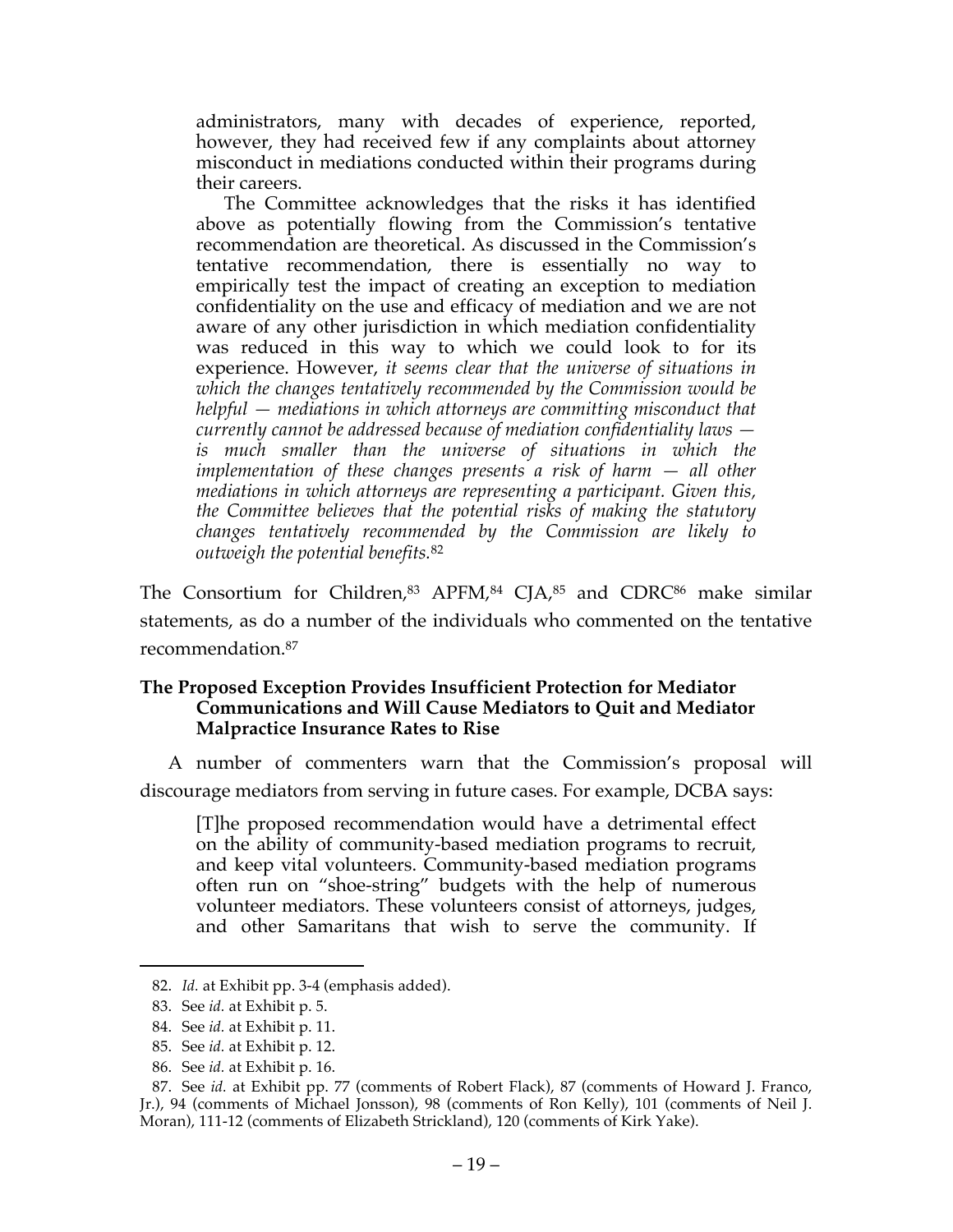subjected to subpoenas and possible court proceedings, citizens who would otherwise volunteer may not do so.<sup>88</sup>

The Civil and Small Claims Advisory Committee explains the basis for this type of concern in greater detail:

The Committee is also concerned that the tentatively recommended statutory changes could discourage individuals from serving as mediators, particularly in court-connected mediation programs. The Committee appreciates the Commission's effort to protect mediators from being called to testify by included language in proposed Evidence Code Section 1120.5(e) making clear that a mediator is incompetent either to testify or to produce documents. The Committee is concerned, however, that despite this effort, the creation of the new exception to mediation confidentiality may result in more mediators being subpoenaed. Currently, the confidentiality of mediation communications serves as a secondary defense against any effort to elicit mediator testimony about what happened at mediation; not only is the mediator incompetent to testify under Evidence Code section 703.5, but sections 1115-1128 prevent a mediator from revealing or reporting on what happened. The Commission's tentative recommendation would remove this secondary defense in the three types of proceedings subject to the confidentiality exception. The Committee is concerned that this would embolden more attempts to subpoena mediators. If this occurs, it will place additional burdens on mediators who must seek to quash these subpoenas. Since many mediators in court-connected mediation programs serve on either a pro bono or reduced-fee basis, the risk of such an additional burden could discourage some individuals from providing their services as mediators in these programs. Several administrators of court-connected mediation programs reported that some mediators on their panels indicated that they would resign from the panel if the changes tentatively recommended by the Commission were enacted. This could harm the ability of these programs to serve litigants and the courts. 89

The comments of Lynne Higgs<sup>90</sup> and Elizabeth Strickland<sup>91</sup> contain similar but briefer warnings about a reduction in mediator availability.

CJA does not go so far as to say that mediators will leave the field if the proposed exception is enacted, but does say that the Commission's proposal fails to adequately protect mediator communications.<sup>92</sup> In its view,

<sup>88.</sup> *Id.* at Exhibit pp. 8-9.

<sup>89.</sup> *Id.* at Exhibit pp. 2-3.

<sup>90.</sup> See *id.* at Exhibit pp. 89, 90.

<sup>91.</sup> See *id.* at Exhibit p. 111.

<sup>92.</sup> *Id.* at Exhibit p. 13.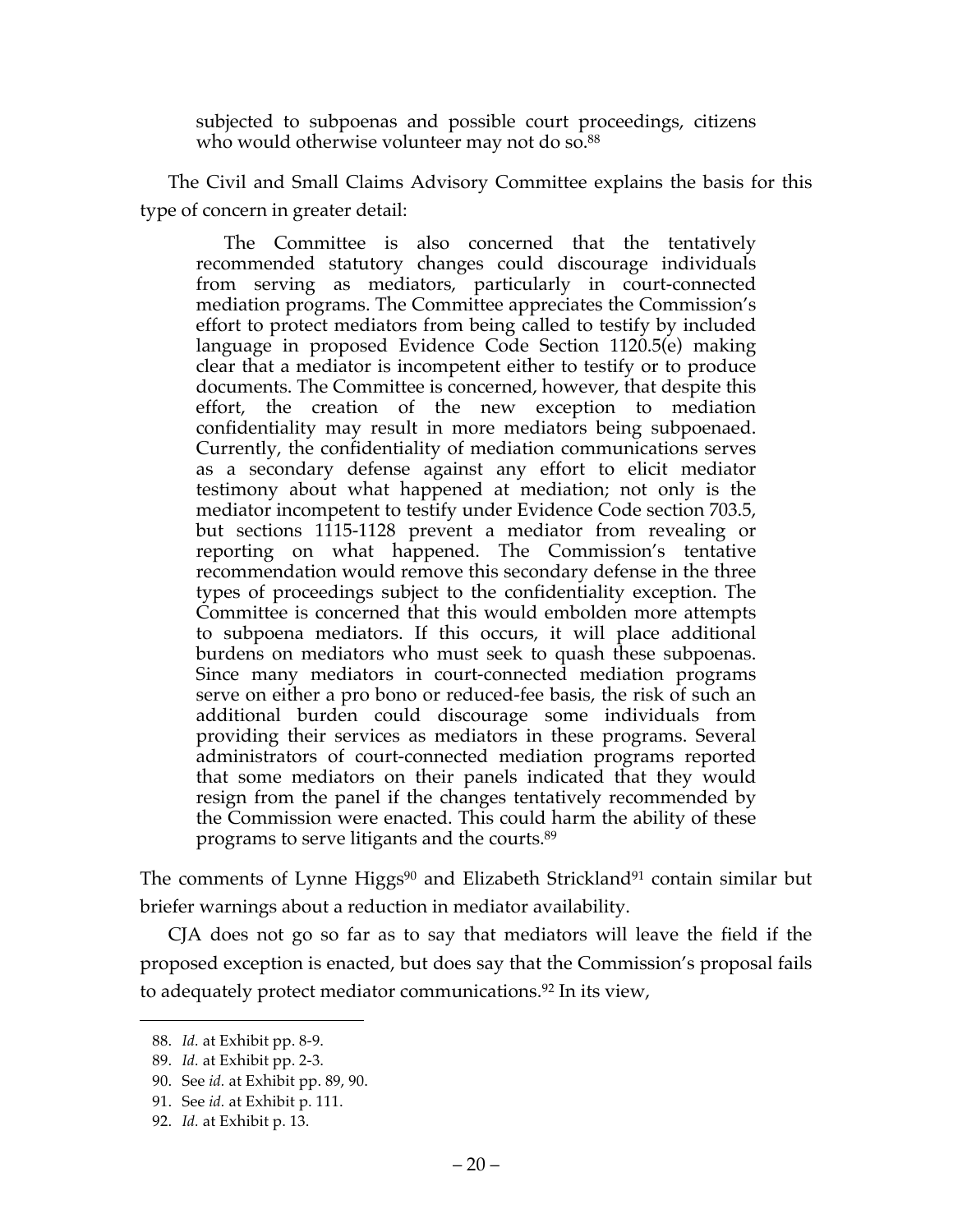Statutory protections of confidentiality, to be effective, must be articulated unambiguously so that the legislative intent as to the scope of those protections is not subject to reasonable debate. The current *Tentative Recommendation* fails to meet any such standard of specificity.93

The Center for Conflict Resolution voices a different concern relating to mediators. It says that if the Commission's proposal is enacted, "insurance premiums will potentially go up for all mediators in California," because each mediation where a party is represented by counsel would carry the potential that the participants would be brought into "a legal or adjudicative setting where potential documents or testimony would have to be given."94

The Center for Conflict Resolution primarily handles cases in which the disputants are unrepresented, but it nonetheless fears that its malpractice premiums "will increase exponentially."95 It says the underwriter "might still require we pay a larger premium comparable to all mediators if we are not able to point to a carve out or an exception."96 Consequently, although it does not expressly oppose the tentative recommendation, the Center for Conflict Resolution wants the Commission to understand that

for many Community Mediation organizations throughout the State, each organization will have to deeply consider whether or not they can service any case where representation of litigants is present. As administrators of community programs our budgets and time are already stretched so thin that the scope of service might have to be limited in order to respond to the outlying exposures.97

# **The Proposed Exception Will Threaten the Stability of Mediated Settlements**

A further concern is that the Commission's proposal would make a mediated settlement agreement less stable, even though the Commission "does not intend" that the proposed exception "be used to re-open settlement."98 The Civil and Small Claims Advisory Committee acknowledges that intent,<sup>99</sup> but warns that the exception might "increase the number of malpractice claims brought, *as* 

<sup>93.</sup> *Id.* at Exhibit pp. 13-14 (boldface in original). LIke CJA, Jeanne Behling says that the proposed changes to mediation confidentiality "are vague." *Id.* at Exhibit p. 72. She does not elaborate.

<sup>94.</sup> *Id.* at Exhibit p. 21.

<sup>95.</sup> *Id.*

<sup>96.</sup> *Id.* at Exhibit p. 22.

<sup>97.</sup> *Id.*

<sup>98.</sup> *Id.* at Exhibit p. 3 (comments of Civil and Small Claims Advisory Committee).

<sup>99.</sup> *Id.*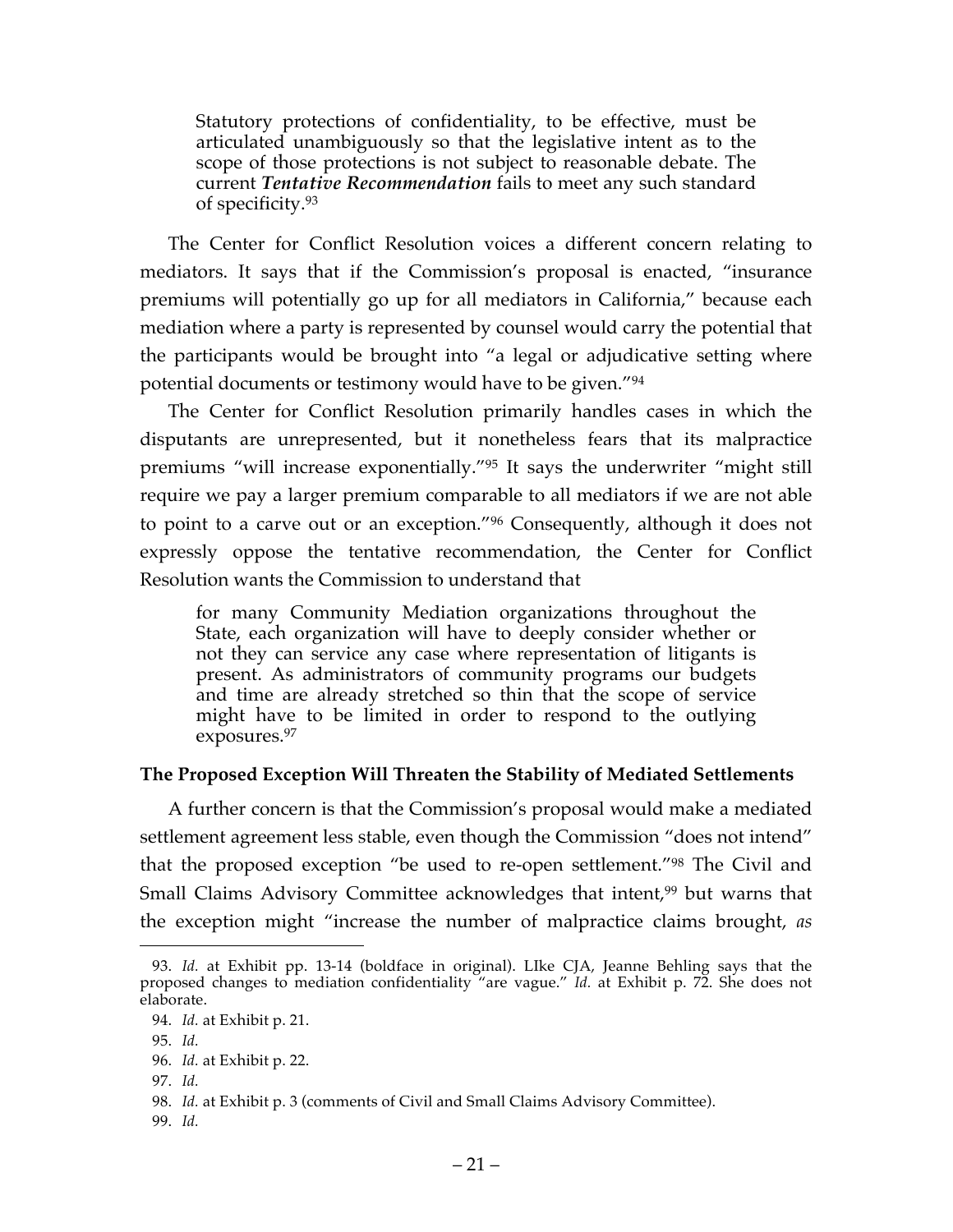*possible means of providing leverage to change settlement agreements reached in mediation.*"100

Similarly, DCBA says that the proposed exception "creates opportunities for "buyer's remorse," and will be *used as a loop-hole for parties to recant* their agreement to stipulate."101 Likewise, Robert Flack anticipates that the proposed exception will lead to "'Settlor's Remorse' impacting the stability of legitimate settlements,"102 and Elizabeth Strickland says:

Of course attempts will be made to use this code section to undo settlements, the text of the proposal notwithstanding.

…. Even in the past, with confidentiality being well protected, there have been egregious attempts to undermine mediation settlements. This proposed exception will encourage people to prolong the fight, rather than protect settlements reached in good faith. It is shortsighted to think otherwise.<sup>103</sup>

## **It Will Be Necessary to Warn Mediation Participants About the Proposed Exception and That Will Create Problems**

Ron Kelly states that if the proposed exception is enacted, mediation participants "will need to be warned that 'everything you say or write now may be used in court later.'"104 That is to some extent an exaggeration, because it tends to imply that there are no safeguards and it is a foregone conclusion that any mediation statement could be used in court if proffered.

Other commenters raise the same concept, however, without framing it precisely the same way as Mr. Kelly. For example, Jill Switzer asks:

Whose obligation will it be to advise mediation participants that confidentiality is not guaranteed? Will it be the mediator who must advise the participants that mediation confidentiality will not exist among the participants should one party or another sue their lawyer for malpractice? Will that be the responsibility of parties' counsel? At what point should that advisement be given? In advance of the mediation date?105

CJA makes clear that it considers a disclosure about the new exception necessary but highly problematic:

<sup>100.</sup> *Id.* (emphasis added).

<sup>101.</sup> *Id.* at Exhibit p. 8 (emphasis added).

<sup>102.</sup> *Id.* at Exhibit p. 78.

<sup>103.</sup> *Id.* at Exhibit p. 112.

<sup>104.</sup> *Id.* at Exhibit p. 98.

<sup>105.</sup> *Id.* at Exhibit p. 113.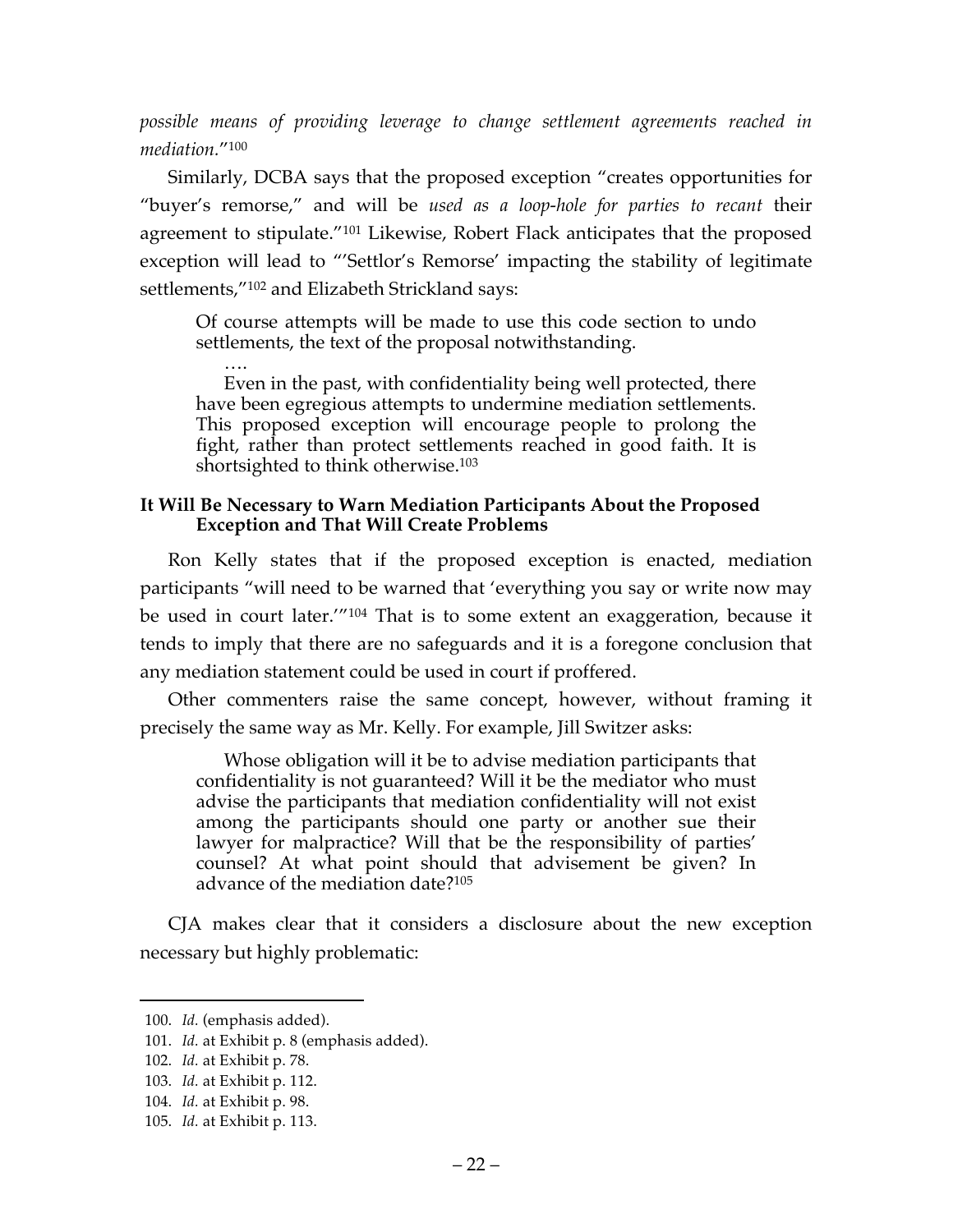California Rules of Court, Rule 3.854(b) currently requires mediators to, "… *At or before the outset of the first mediation session, a mediator must provide the participants with a general explanation of the confidentiality of mediation proceedings."* (Emphasis ours.) It seems obvious that mediators will now, if your proposal is adopted, have to provide an additional explanation to parties at the outset of the mediation that whatever they or their lawyers say in the process of the mediation is **no longer confidential and can be used in a legal malpractice case against their lawyer!**

Rhetorically we ask, *"What lawyer in his right (self-defensive mind) will want to bring clients to a civil mediation when the first thing their client is told is a reminder of their right to sue that very lawyer, that confidentiality of that communication does not apply, and they are being told that by a significant authority figure, whether a retired judge or other mediator?* And imagine the questions such a mediator is likely going to have to try and answer when the client asks questions about that admonition.106

The Consortium for Children, which works with birth and adoptive families in the welfare system, raises a different set of concerns regarding the need to inform mediation participants about the new exception:

At the outset, in light of full disclosure, mediators will have to inform parties to mediation that if anyone should decide to allege misconduct of their attorney, that any and all other parties could become part of a court process that may involve depositions, testimony in court, and the disclosure of their private mediation communications.

…. For the safety of the traumatized children involved in child welfare, confidentiality is legally and morally mandatory for the parties to our mediations. If a birth parent feels that their court appointed attorney has misled them in this process and decides to sue, the identities of all the parties will become known, placing children in potential danger as well as further victimizing the families (both birth and adoptive) involved.

If we have to tell parties that their ability to have a frank, open and confidential mediation discussion about the future of their children was out of their control in the event that one of the other parties alleged attorney malpractice, our clients' confidence, trust, and willingness to share important information with us and each other for the benefit of their children would be damaged. Ultimately, this hurts families, and protects very few attorney clients from a harm that is extremely rare, if existent at all.107

<sup>106.</sup> *Id.* at Exhibit p. 14 (boldface, underscore, and italics in original).

<sup>107.</sup> *Id.* at Exhibit p. 5.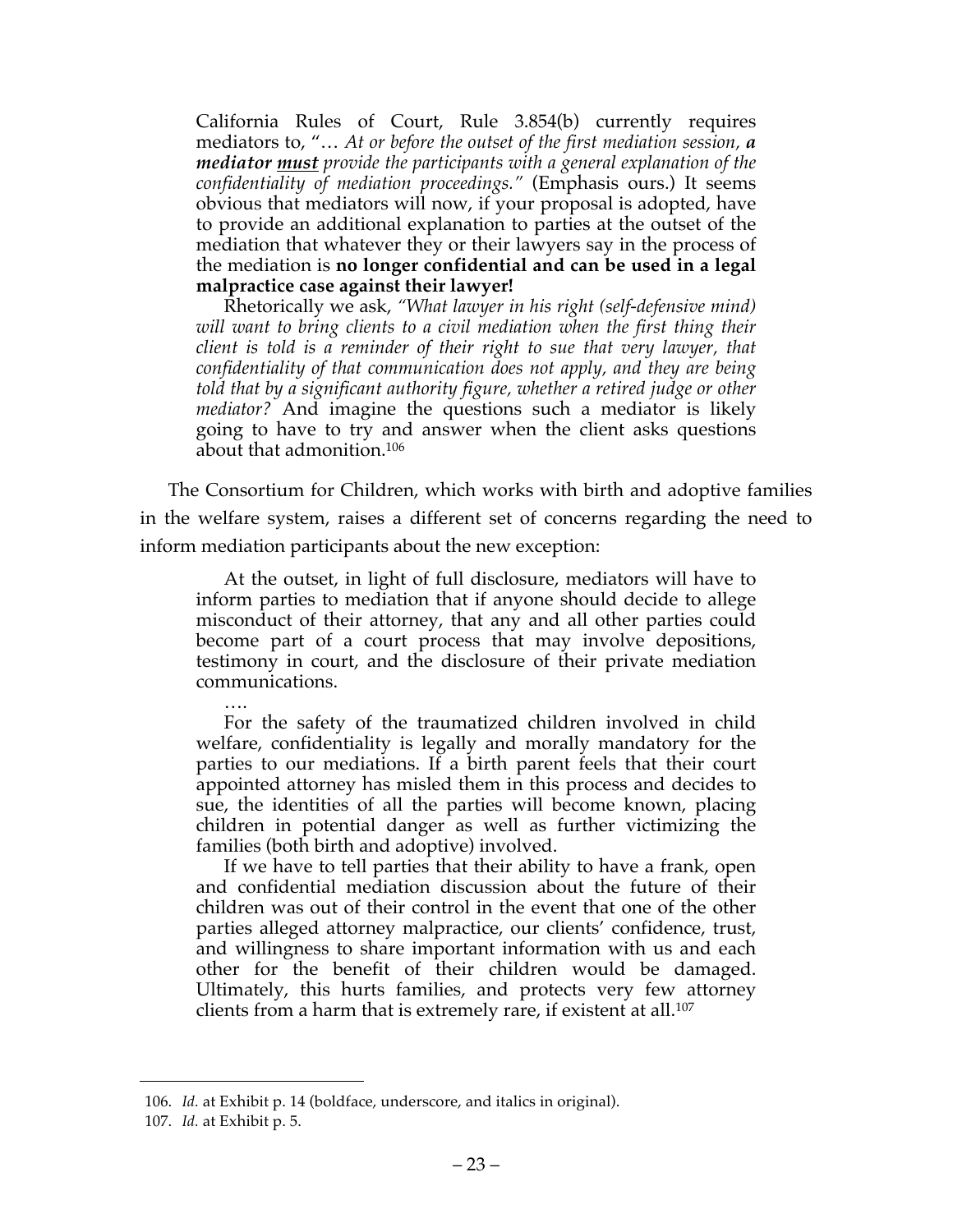### **The Proposed Exception Will Hurt Vulnerable Groups**

Like the Consortium for Children, APFM and the LACBA Family Law Section express particular concern regarding the impact of the proposed exception in the family law context. APFM stresses the importance of mediation in helping divorcing couples communicate effectively with one another, and the need for confidentiality as "the *single most desired characteristic* of the [mediation] process for clients who seek the benefits it brings to their children and to their own custom-designed outcome."108

The LACBA Family Law Section makes a different point. It warns that "[c]reating an exception to mediation confidentiality for alleged attorney malpractice will ... end family law mediation as we know it."<sup>109</sup> It explains that family law clients are often unhappy and likely to suffer buyer's remorse, so their attorneys "will be loath to make recommendations of compromise at their peril."110

There are also concerns that the proposed exception will cause special harms to community-based mediation programs and the groups they serve. We have already described the Center for Conflict Resolution's concern relating to malpractice insurance.111 DCBA raises another issue. It says that the exception "will be particularly detrimental to community mediation programs because one of the benefits of community mediation is the avoidance of the court system," yet the exception "would subject parties to court proceedings despite resolving their dispute through mediation."112

### **The Proposed Exception Will Have a Disproportionate Impact on Attorneys**

There are also a few comments suggesting that the proposed exception would disproportionately affect attorneys. In particular, CDC says it is unclear "whether the proffered language of Evidence Code 1120.5 is drafted in an even handed manner to permit contrary evidence that would allow attorneys to appropriately defend themselves."113 CDC does not explain that point. Perhaps the concern is that as compared to a client, an attorney is more likely to be

<sup>108.</sup> *Id.* at Exhibit pp. 10-11 (emphasis in original).

<sup>109.</sup> *Id.* at Exhibit p. 19.

<sup>110.</sup> *Id.*

<sup>111.</sup> See discussion of "The Proposed Exception Provides Insufficient Protection for Mediator Communications and Will Cause Mediators to Quit and Mediator Malpractice Insurance Rates to Rise" *supra*.

<sup>112.</sup> Memorandum 2017-51, Exhibit p. 8.

<sup>113.</sup> *Id.* at Exhibit p. 7.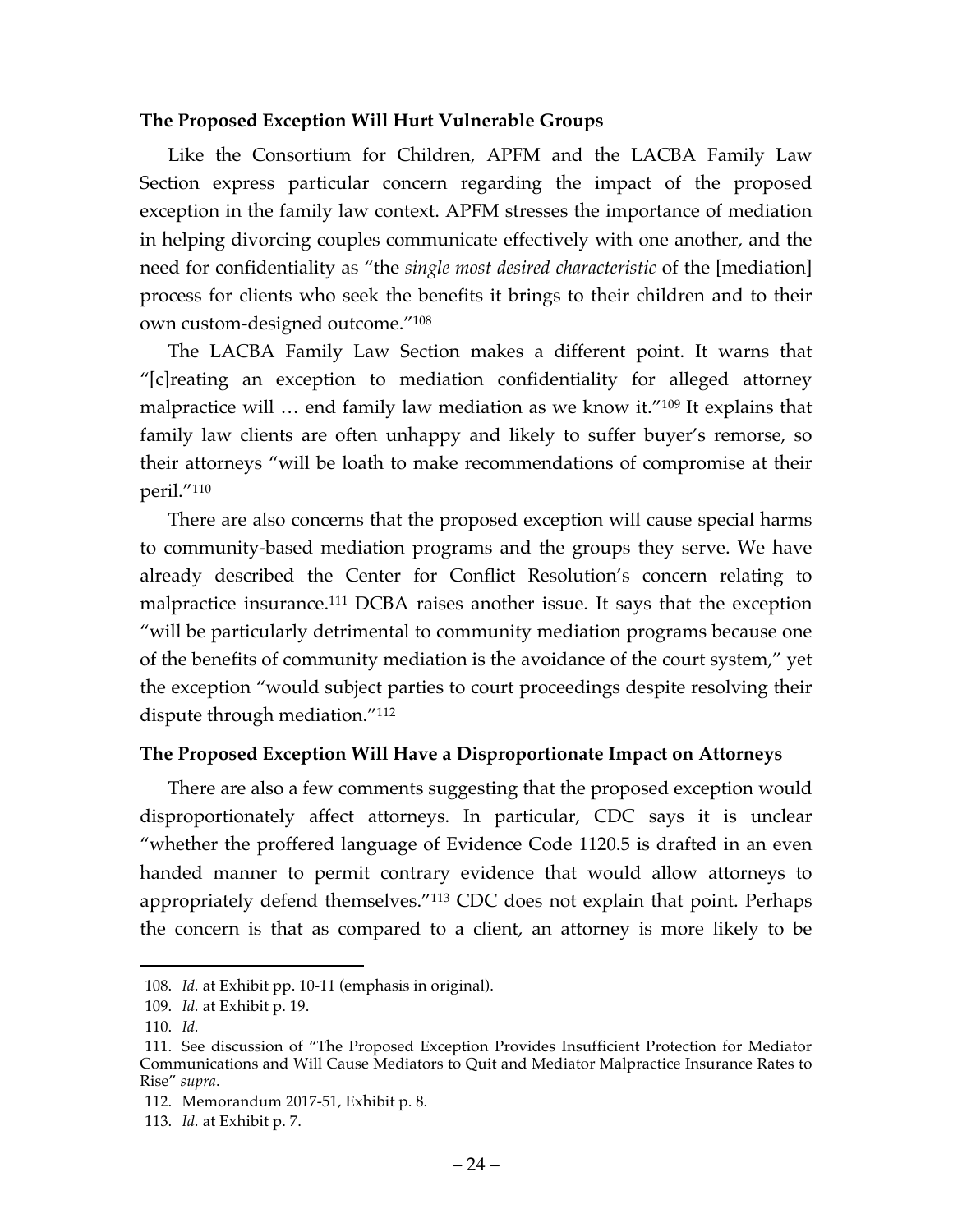adversely affected by Section 1120.5's proposed limitations on obtaining evidence from a mediator.

Although CDC is concerned about a potential negative impact on attorneys, Ron Kelly suggests that the exception "will probably be used more often by defense attorneys to defend their lawyer clients from claims than by the client/consumers the proponents [of the exception] claim to be championing."114 He explains that if a lawyer is accused of overbilling for mediation services, defense counsel "will likely want to get details of the various positions taken, information shared, settlement proposals made and rejected, etc. to put together a defense based on the time the attorney needed to research and/or respond to all of these."115

Like Ron Kelly, Raymond Ryan warns that "the proposed law will protect lawyers far more often than clients."<sup>116</sup> His concern is tied to the use of a specific phrase ("professional requirement") in Section 1120.5(a)(1), so we will discuss it in a future memorandum on fine-tuning the Commission's proposal, if the Commission decides to go forward with its current approach.

# **The Proposed Exception is a Trap for the Unwary**

Robert Flack advances yet another reason for opposing the Commission's proposal. He views it as a trap for the unwary.

While Mr. Flack raises numerous arguments in support of that characterization, we quote just a couple of examples here:

- B. The current proposal requires the disclosure of confidential information on the mere accusation of malfeasance. Accusations have a low threshold. They need not be based in fact. The purported solution to maintain confidentiality is to get a "protective order." Of course, to get the protection of such an order, wouldn't you have to disclose something that should be confidential? GOTCHA! And, what does that cost? GOTCHA! And, who pays? GOTCHA!
- C. Those not involved in the accusation are also subject to a GOTCHA! Confidential information owned by other than a Party to this new dispute risk having their private information exposed. GOTCHA! Of course, they can also request a protective order after they disclose what they want to protect. GOTCHA! And, what does that cost? And, who pays? GOTCHA! GOTCHA! And, they

<sup>114.</sup> *Id.* at Exhibit p. 100 (underscore in original); see also *id.* at Exhibit p. 95 (comments of Michael Jonsson).

<sup>115.</sup> *Id.* at Exhibit p. 100; see also *id.* at Exhibit p. 95 (comments of Michael Jonsson).

<sup>116.</sup> *Id.* at Exhibit p. 105.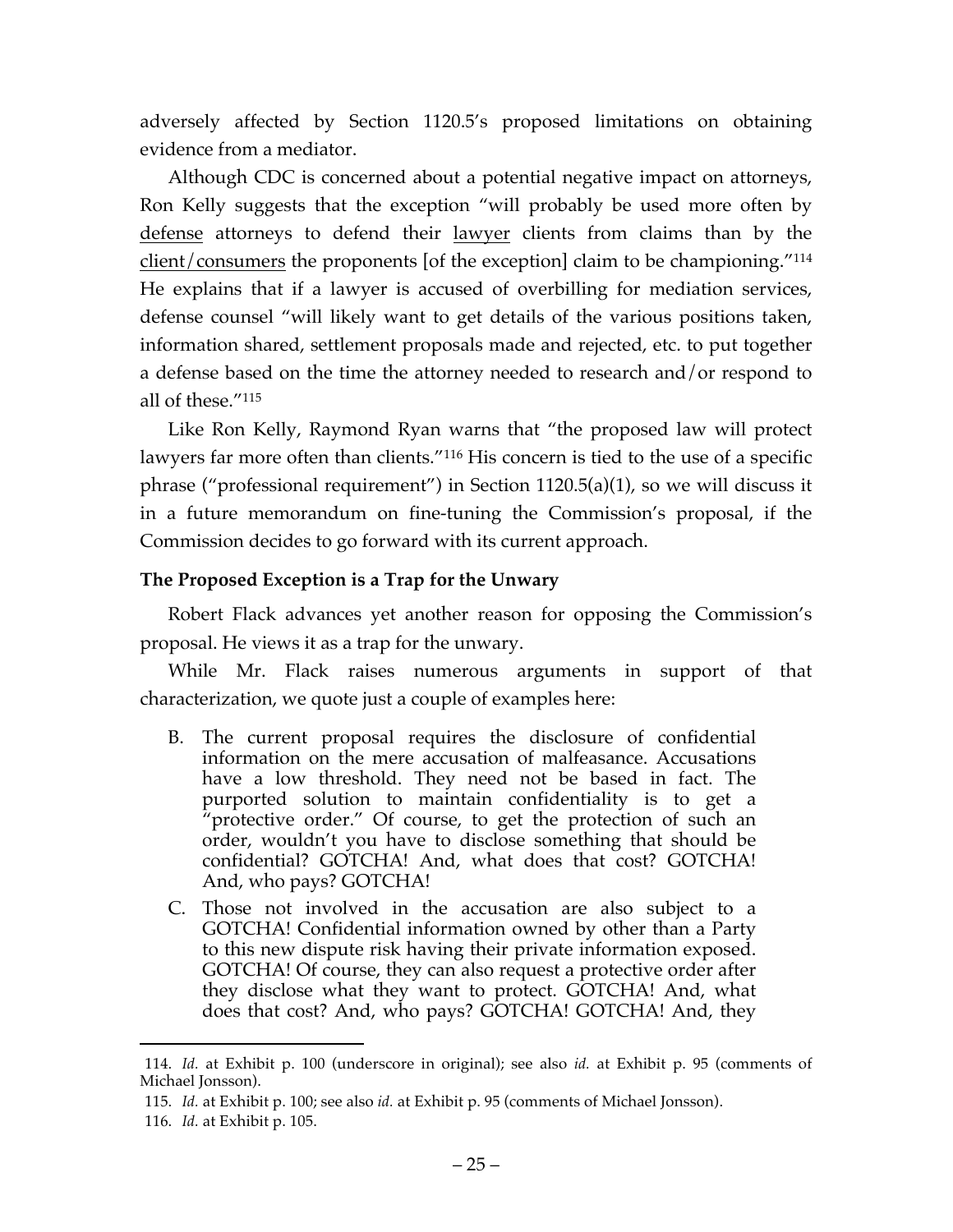get a chance to protect themselves after they receive notice; by the way, there is no real requirement to give notice. GOTCHA!<sup>117</sup>

Commissioners and other interested persons can find further details in Mr. Flack's letter.118

## **The Proposed Exception Will Yield Unpredictable Results and Unpredictable Protection for Mediation Communications**

Elizabeth Strickland voices a further concern: She warns that the proposed new exception "will not be applied uniformly, which will lead to mistrust of mediation."119 She explains:

The proposed amendment appears to be based on a belief that every judge in the state is equally supportive of mediation. But this is not the case. Our bench officers in this state have a spectrum of experience regarding the mediation process, as well as a breadth of judicial opinion on the utility of mediation in a litigated case.

There is also no universal agreement on whether mediation confidentiality should be protected, as witnessed by the differences in rulings in past attempts by counsel to break confidentiality in order to access otherwise unobtainable information.…

As a result of the variance in judicial viewpoints, the proposed amendment has the potential to create a variety of rulings when the approximately 2000 judges across California … are faced with the questions of relevance and necessity. This will lead to confusion and distrust regarding the reliability of mediation confidentiality.120

Ron Kelly similarly warns of unpredictable protection and a resulting chilling effect on mediation candor.<sup>121</sup> He reminds the Commission<sup>122</sup> that the United States Supreme Court has said that "'[a]n uncertain privilege, or one which purports to be certain but results in widely varying applications by the courts, is little better than no privilege at all.'"123

# **The Proposed Exception Would Be the First Step on a Slippery Slope**

Lastly, Ron Kelly cautions that the Commission's proposed exception for attorney misconduct "is just one of many that will be coming if the current

<sup>117.</sup> *Id.* at Exhibit pp. 77-78.

<sup>118.</sup> See *id.*

<sup>119.</sup> See *id.* at Exhibit p. 110.

<sup>120.</sup> *Id.*

<sup>121.</sup> See *id.* at Exhibit p. 100; see also *id.*at Exhibit pp. 95-96 (comments of Michael Jonsson).

<sup>122.</sup> See *id.* at Exhibit p. 100; see also *id.*at Exhibit pp. 95-96 (comments of Michael Jonsson).

<sup>123.</sup> Jaffee v. Redmond, 518 U.S. 1, 18 (1996), *quoting* Upjohn Co. v. United States, 449 U.S. 383, 393 (1981).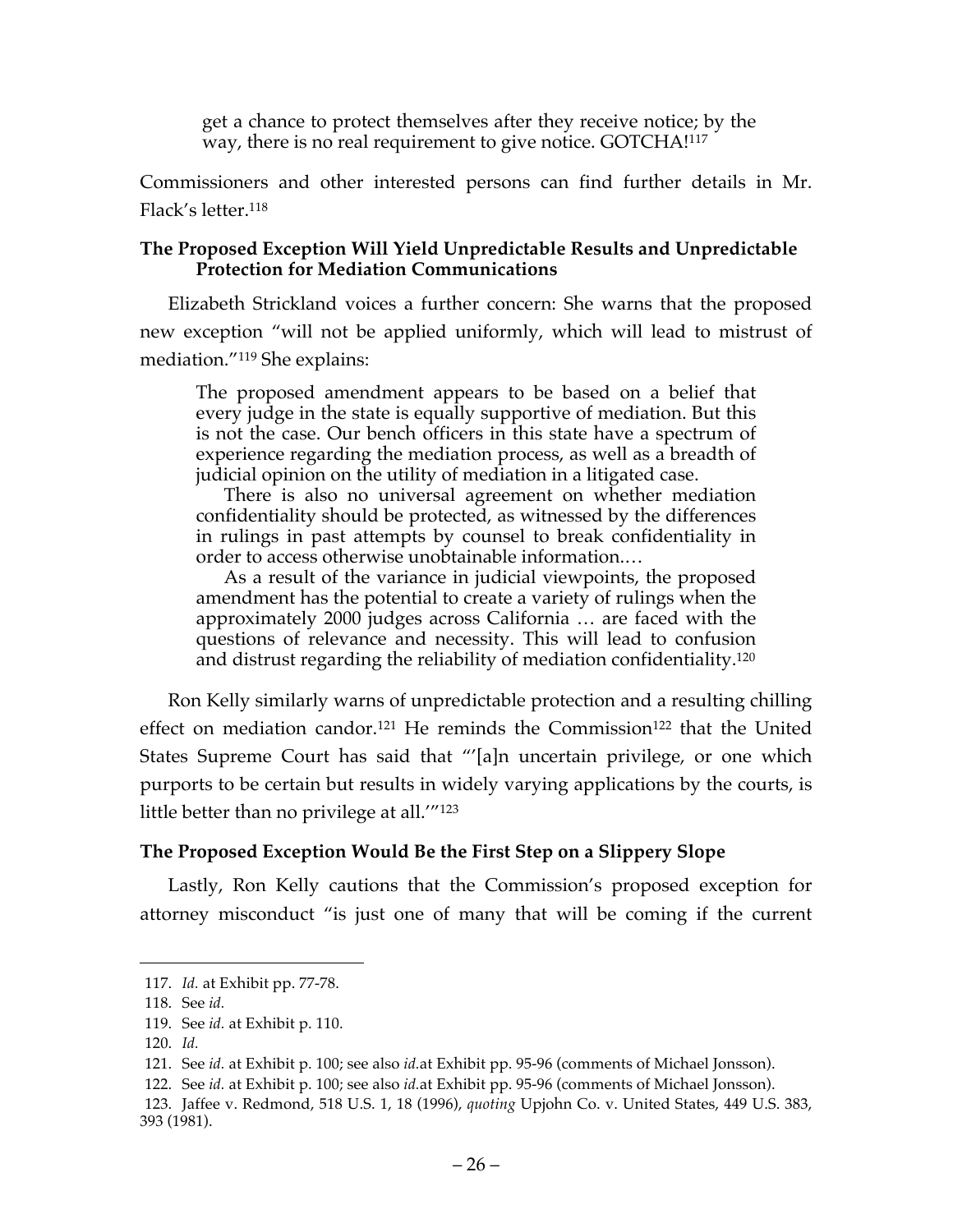Tentative Recommendation is enacted."124 He views the situation as a slippery slope, and warns that that there will "be a dozen more exceptions proposed."125

The comments of Prof. Peter Robinson (Strauss Institute for Dispute Resolution, Pepperdine School of Law) and Nancy Yeend tend to reinforce that perspective. Both of them support the tentative recommendation and advocate creation of an additional exception addressing mediator misconduct.126

# REASONS FOR SUPPORT

As discussed above, there are far fewer comments in support of the tentative recommendation than there are in opposition to it. Some of those comments are short, apparently because the sender chose to rely on the content of the tentative recommendation, prior submissions, and the extensive record in this study rather offering any additional explanation of the sender's views.

For example, Prof. Richard Zitrin (UC Hastings College of the Law) says simply: "Based on my early involvement through articles and letters, I add my strong individual support."127 Similarly, attorney David J. Habib, Jr., states only that he "support[s] adoption of the proposed new Evidence Code section, excepting attorney-client communications in mediation from the confidentiality rule under limited, very specific, circumstances dealing with attorney misconduct."128

Attorney Jerome Sapiro, Jr., wrote a longer comment, which focuses on requesting a specific revision of the Commission's proposal. We will discuss that issue in a future memorandum, if the Commission decides to proceed with its proposal. <sup>129</sup> Regarding the tentative recommendation as a whole, Mr. Sapiro says simply that the Commission and its staff "have accomplished a thorough and thoughtful recommendation."130

<sup>124.</sup> See Memorandum 2017-51 at Exhibit p. 100; see also *id.*at Exhibit p. 96 (comments of Michael Jonsson).

<sup>125.</sup> See *id.* at Exhibit p. 100; see also *id.*at Exhibit p. 96 (comments of Michael Jonsson).

<sup>126.</sup> See *id.* at Exhibit pp. 151 (comments of Peter Robinson), 154 (comments of Nancy Yeend).

<sup>127.</sup> *Id.* at Exhibit p. 155.

<sup>128.</sup> *Id.* at Exhibit p. 126.

<sup>129.</sup> Mr. Sapiro urges the Commission to revise its exception to permit mediator testimony in some circumstances. See *id.* at Exhibit pp. 152-53. Jeff Kichaven makes a similar request. See *id.* at Exhibit pp. 131-32. We will discuss that request in a follow-up memorandum as well, if the Commission goes forward with its current proposal.

<sup>130.</sup> *Id.* at Exhibit p. 152.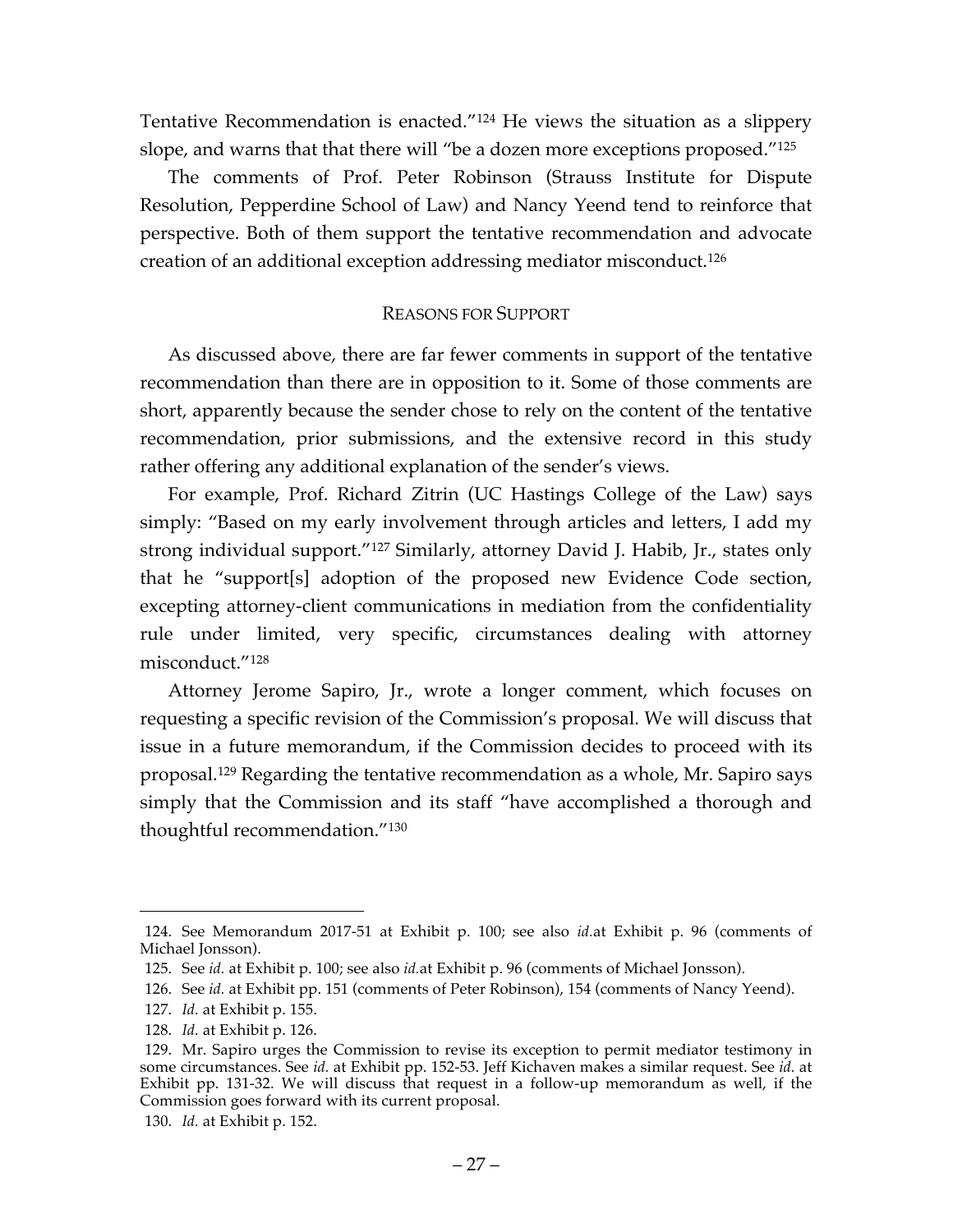We describe the reasoning of the remaining supportive comments below. As before, we proceed reason-by-reason, rather than describing each comment separately.

## **The Proposed Exception Is Needed to Protect Clients From Unscrupulous and Incompetent Attorneys**

Most of those supporting the tentative recommendation stress the importance of protecting clients from attorney misconduct in the mediation process. They point out that current law makes it difficult, or even impossible, to hold an attorney accountable for such misconduct, because the mediation confidentiality statute precludes proof of what was said during the mediation.

For example, Nancy Yeend states that "the present practice of protecting both mediator and attorney malpractice committed during mediation must not continue."131 Similarly, Elizabeth Moreno says:

I support the Commission's effort in creating an exception to confidentiality in mediation. The tentative recommendation upholds the intent of my original CCBA resolution to protect mediation clients from incompetent attorneys, while maintaining confidentiality to the maximum extent possible. The Commission's research has been exhaustive and it has reached a well drafted tentative recommendation. Some mediators and attorneys feel The Commission has gone too far in creating an exception but they lose sight of the consumer, the public. Thank you for doing a job well  $done.<sup>132</sup>$ 

Along the same lines, CCBA comments that the tentative recommendation is "absolutely consistent" with CCBA's objective to protect clients "from unethical and incompetent attorneys."133 CCBA notes that existing law "robs unsuspecting consumers of their right to recourse against dishonest or incompetent attorneys when mediation is involved.<sup>"134</sup> It says that the right to recourse should not be taken away absent informed consent, and lack of recourse "should never be the default under statute, as it is under current law."135 In its view, the tentative recommendation "provides necessary protection to victims of attorney malpractice or malfeasance during a mediation, while still protecting the

<sup>131.</sup> *Id.* at Exhibit p. 154.

<sup>132.</sup> *Id.* at Exhibit p. 134.

<sup>133.</sup> *Id.* at Exhibit p. 122.

<sup>134.</sup> *Id.* at Exhibit p. 123.

<sup>135.</sup> *Id.*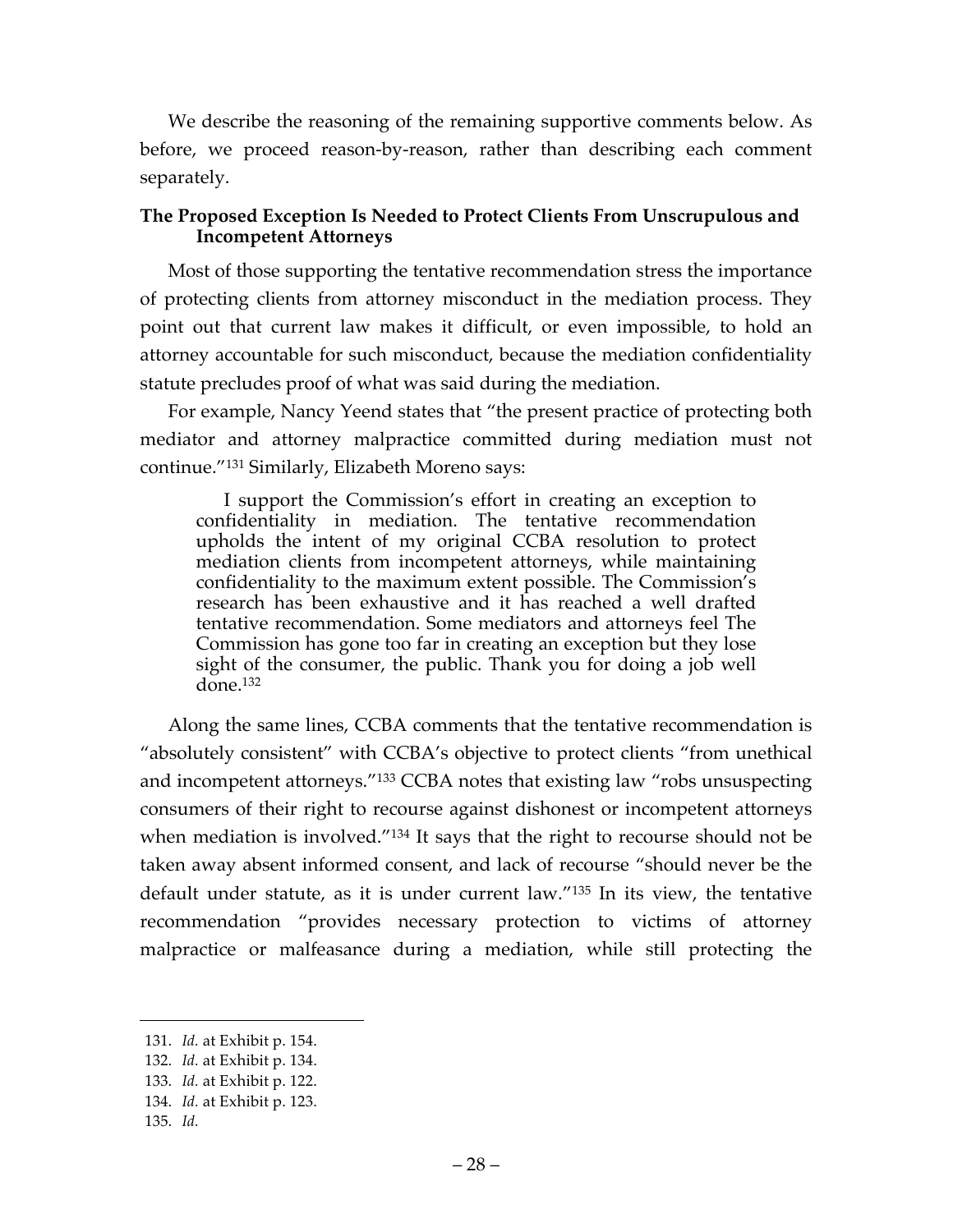mediation process and the confidentiality of other participants from exposure except when absolutely necessary to promote justice."<sup>136</sup>

Mediator and legal malpractice specialist John P. Blumberg expresses similar sentiments. He writes that since the California Supreme Court's decision in *Cassel v. Superior Court,*<sup>137</sup>

I have represented both attorneys being sued and clients who wanted to sue their lawyers. For the attorneys, the Cassel rule proved to be an absolute immunity, regardless of whether their mediation advice was fraudulent or negligent. For the clients, I have had to advise them that they had no recourse. Regardless of my ability to prevail on behalf of my lawyer-clients, and my own self-interest in being able to avoid being sued after a settlement achieved at mediation, I believe that the statute must be amended so that lawyers are held accountable when their advice is fraudulent or negligent.138

John E. and Deborah Blair Porter ("the Porters") likewise stress the need to protect clients:

We hope this Recommendation will lead to legislation that will result in a course correction on what has clearly become a hazardous mediation landscape, so that mediation and mediation confidentiality focus on the needs of the *persons* for whom mediations are conducted and for whom the original legislation regarding mediation confidentiality was enacted, i.e., the parties/disputants seeking to resolve their disputes over events in the past.

We hope that the proposed exception to mediation confidentiality will protect the parties/disputants who feel they have been wronged in the mediation process. It is also our hope that the adoption of such an exception will prevent the future abuse and misuse of the mediation process, including its use as a shield for the bad acts of incompetent and self-interested attorneys. At the same time we hope the adoption of this exception will allow attorneys who feel wrongly accused to properly defend themselves.139

In particular, the Porters emphasize the need for greater protection of "parents and students involved in special education disputes, who routinely use mediation as the primary means of resolving those disputes."140

<sup>136.</sup> *Id.*

<sup>137.</sup> 52 Cal. 4th 113, 244 P. 3d 1080, 119 Cal. Rptr. 3d 437 (2011).

<sup>138.</sup> Memorandum 2017-51, Exhibit p. 124.

<sup>139.</sup> *Id.* at Exhibit p. 136 (emphasis in original).

<sup>140.</sup> *Id.* at Exhibit p. 149.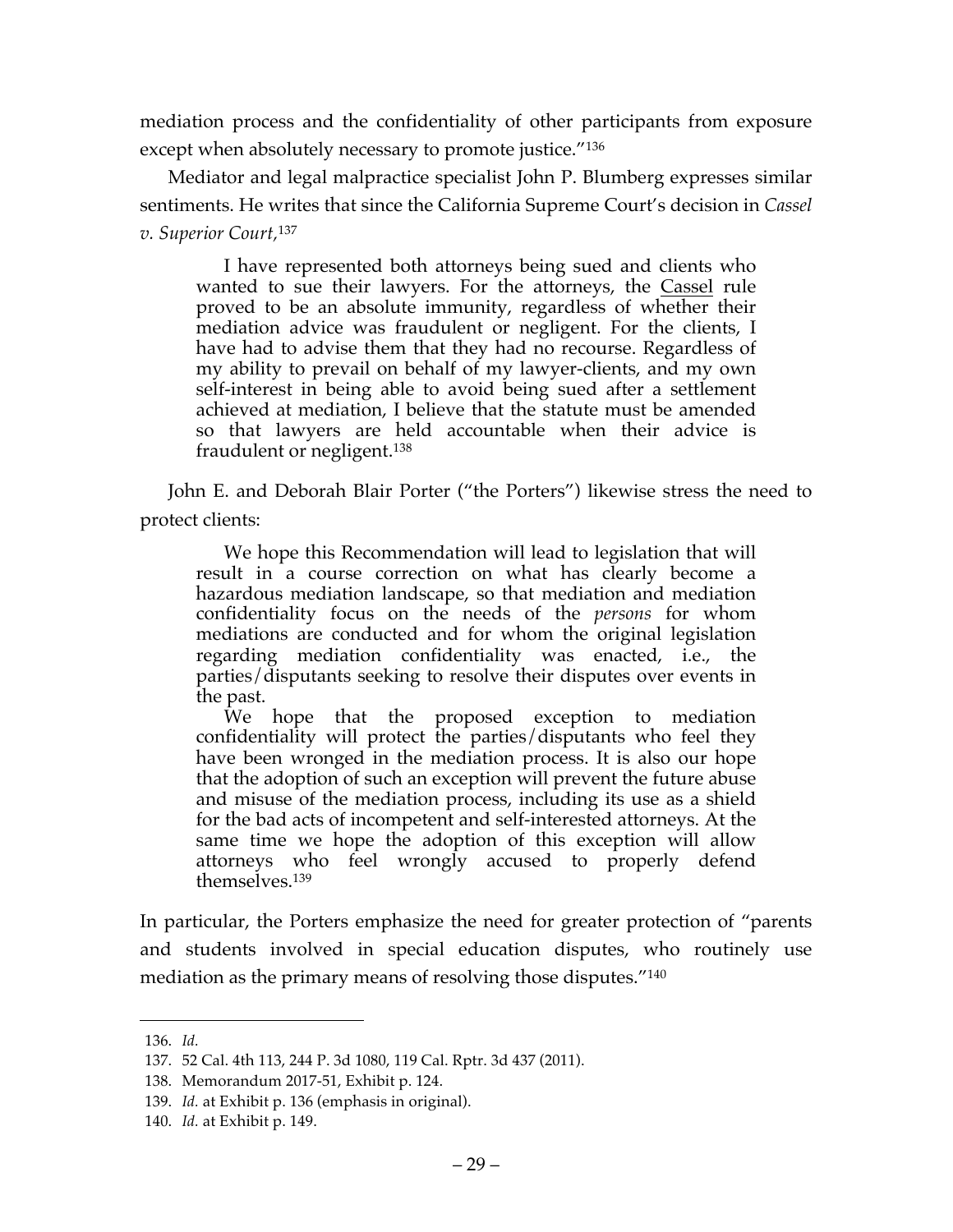In the same vein, mediator Jeff Kichaven explains that "[a]t heart, the rule of law is simply the principle that for every wrong — every breach of contract, violation of statute and tort — the legal system provides a remedy. $141$  He says that California's mediation confidentiality statute is an "obstacle to the administration of justice"142 because (1) it restricts the admissibility of evidence of mediation misconduct and (2) "without admissible evidence to support [a] claim, no matter how righteous that claim might be, it will be dismissed without a court ever considering its merits." <sup>143</sup> In contrast, the Commission's proposal "would allow consumers like Michael Cassel, who claim legal malpractice in a mediation, to introduce the evidence they need to prove their claims."144

### **In the Long Run, the Proposed Exception Will Promote Mediation Better Than Existing Law**

Mediator Nancy Yeend finds it appalling that existing law does not require a disclosure to mediation participants that "attorney and mediator malpractice is protected …."145 She warns that this will ultimately hurt the mediation profession:

Once an informed consent case, arising from a mediation, winds its way to the Supreme Court, and the media makes the public aware that California's statutes shield attorney and mediator malpractice, the mediation process will fall out of favor. This will be a stunning blow for court-connected mediation programs, and courts will lose one of their most successful case management processes. Private practice mediators will see a significant decline in cases, and community based programs will suffer as well.<sup>146</sup>

Peter Robinson supports the tentative recommendation for similar reasons. He says that "the resistance to the revision from the mediation community is short-sighted and … mediation will be held in better esteem in the long run if the revision is approved."147

Similarly, the Porters "hope that adoption of this new statutory exception as part of California's Evidence Code will increase accountability for the mediation process and for attorneys in that process, and *will increase confidence in the use of* 

<sup>141.</sup> *Id.* at Exhibit p. 133.

<sup>142.</sup> *Id.*

<sup>143.</sup> *Id.* at Exhibit p. 129.

<sup>144.</sup> *Id.* at Exhibit p. 130.

<sup>145.</sup> *Id.* at Exhibit p. 154.

<sup>146.</sup> *Id.*

<sup>147.</sup> *Id.* at Exhibit p. 151.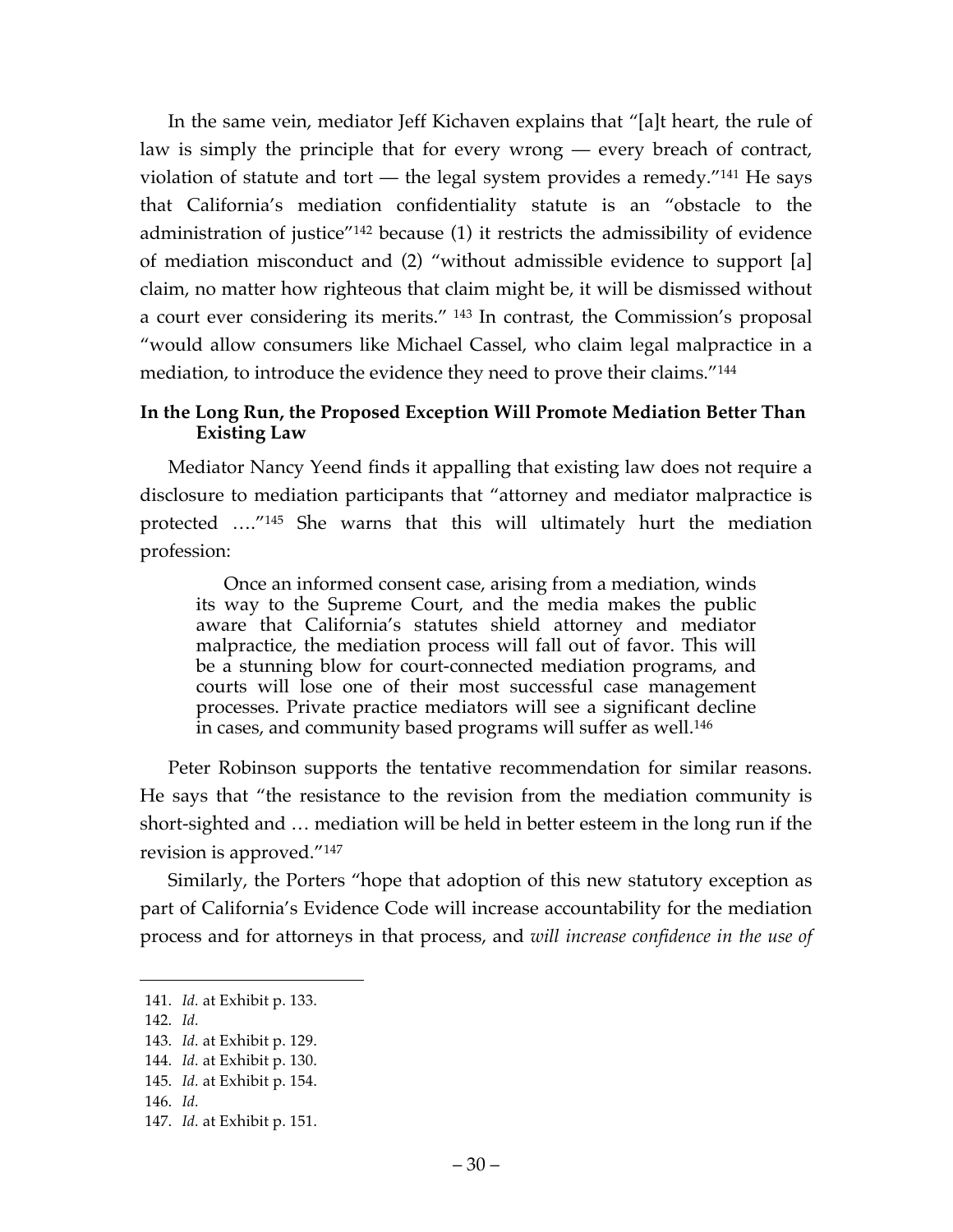*mediation as a whole.*"148 They believe this "will not only benefit the parties/disputants who have been and continue to be at risk for harm and injury when choosing to mediate, but society as a whole.<sup>"149</sup>

## **Reducing the Protection for Mediation Confidentiality Will Not Impede the Use of Mediation**

In an article in *Alternatives to the High Cost of Litigation* (which he incorporates by reference in his comments), Jeff Kichaven maintains that "there is no evidence" that California's strict approach to mediation confidentiality "is necessary for mediation to be effective."150 Pointing to experience under federal law, New York law, and the Uniform Mediation Act, he is convinced that "[s]tatutory confidentiality is not necessary for effective mediation."<sup>151</sup>

Likewise, CCBA is unpersuaded that creating exceptions to mediation confidentiality "will destroy mediation in California, because no one will mediate without it." The group points out that "in four years of hearings by the CLRC, not a single mediation consumer has come forward to state that he or she would not participate in mediation absent absolute confidentiality, in contrast to dozens of consumers (at least) who support the Commission's efforts to provide protection in those rare cases involving unscrupulous or incompetent lawyers, and several of which testified to that effect." Like Mr. Kichaven, CCBA points to "[t]he fact that mediation exists and thrives in … other states stands as solid proof that consumer protection and mediation can co-exist."152

Similarly, Nancy Yeend says:

Resisters to the Commission's recommendation claim that no one will want to say anything, because it will not be confidential. One has to ask, *"Upon what is this claim based?"* It certainly is not based on any factual evidence from the states that have adopted the Uniform Mediation Act, UMA. Malpractice is not protected, and mediation is alive, well and thriving in UMA states! How many of these naysayers have actually mediated or represented clients in mediation in any of the UMA states? What about all the other states that have not signed the UMA, but have their own statutes that do not permit malpractice from being protected by confidentiality?153

<sup>148.</sup> *Id.* at Exhibit p. 136.

<sup>149.</sup> *Id.*

<sup>150.</sup> *Id.* at Exhbit p. 128.

<sup>151.</sup> *Id.*

<sup>152.</sup> *Id.* at Exhibit p. 123.

<sup>153.</sup> *Id.* at Exhibit p. 154.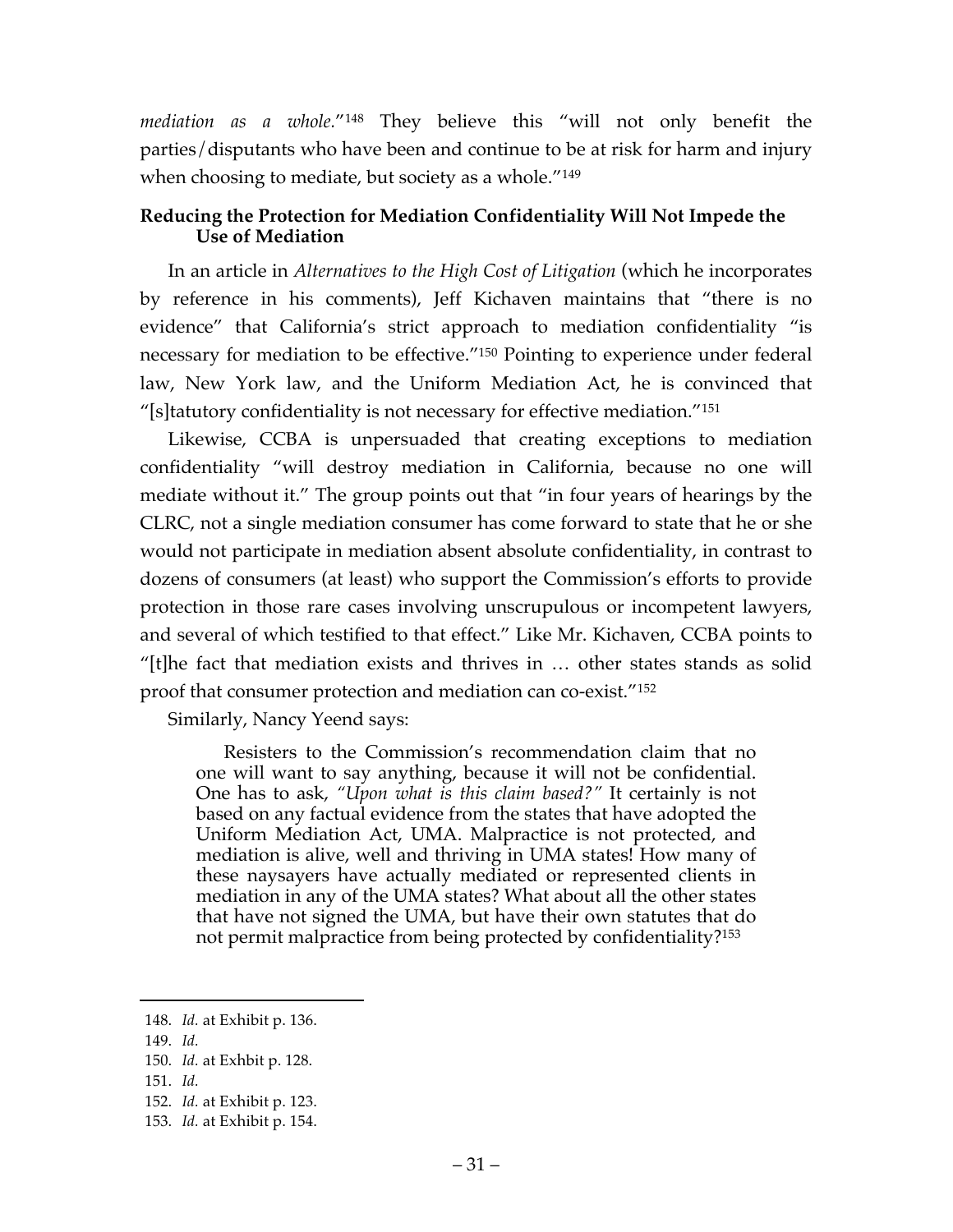She "encourage[s] the Commission to send their recommendation to the legislature for immediate enactment."154

# **Existing Law Was Developed Without Sufficient Input From Mediation Consumers, It is Biased Against Such Consumers, and That Should Be Changed**

The Porters make an argument that no one else raises. They state that mediation confidentiality is "presently interpreted in a manner that works to the detriment of the general public," and that "this is due, in part, to what appears to have been a failure to involve the general public or parties/disputants in the processes undertaken in enacting past legislation, as well as a failure to consider how such legislation can impact parties/disputants and the public in general."<sup>155</sup>

In other words, the Porters believe that the general public was "excluded" in "determining significant changes to the law and its benefits."156 Based on their review of the legislative history, "this CLRC Study appears to be the only time input of parties/disputants and the general public has been expressly sought, provided and/or considered as relevant 'stakeholder' input."157

The staff appreciates the Porters' praise for the process used in this study, but we would not characterize the legislative history of mediation confidentiality the same way they do. All of California's mediation confidentiality laws necessarily went through the legislative process, in which any member of the public was free to comment and participate. In addition, the laws enacted in 1985 and 1997 went through the Commission's time-tested study process (the same process used in this study) before they were introduced in the Legislature.

# **The Proposed Exception Will Not Result in a Flood of Mediation Misconduct Claims**

In support of the tentative recommendation, John Blumberg makes one more point that the Commission should take into consideration. He seeks to allay fears that the proposed exception will result in a flood of mediation misconduct claims:

<sup>154.</sup> *Id.*

<sup>155.</sup> *Id.* at Exhibit p. 136.

The Porters also criticize various aspects of the Supreme Court's decision in *Cassel*. See *id.* at Exhibit pp. 143-48. The staff is reluctant to say anything about these matters. As best we know, the Porters' litigation remains pending and the Commission must be careful not to interfere in it.

<sup>156.</sup> *Id.* at Exhibit p. 142.

<sup>157.</sup> *Id.* at Exhibit p. 137.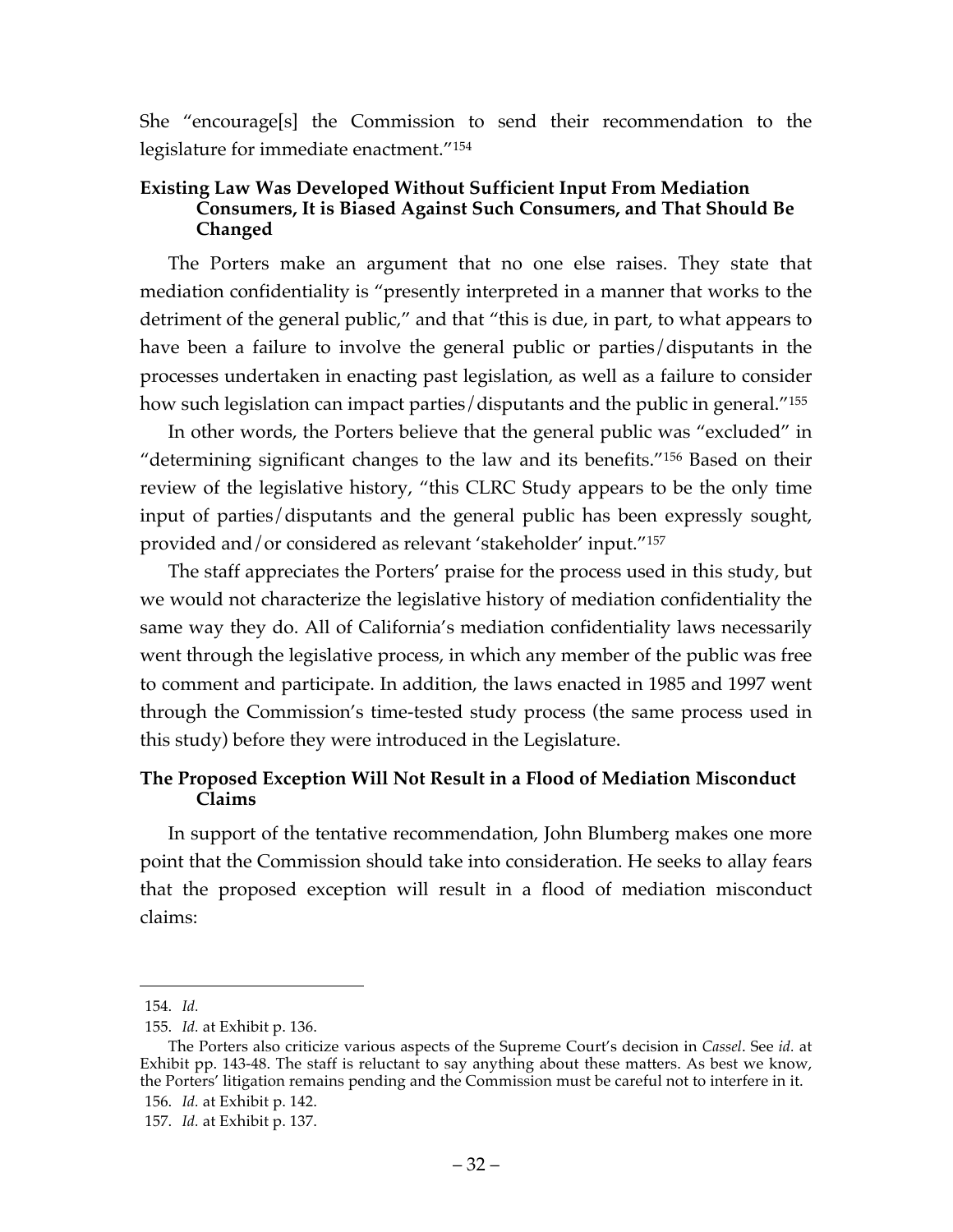Some lawyers fear so-called "frivolous" claims against them. That is never a good reason to deprive clients of the right to justice. It is not as though an amendment would open the floodgates of litigation against lawyers. *It is very, very difficult to prevail in a "settle and sue" case.*<sup>158</sup>

To reinforce these assertions, he cites and quotes from *Namikas v. Miller,*<sup>159</sup> which discusses the requirements for recovery in a settle and sue case.<sup>160</sup>

# **OPTIONS**

The opposition to the Commission's tentative recommendation can only be described as overwhelming. It is not unanimous, but it is deep and widespread. California's mediation confidentiality statute may differ from those in other jurisdictions, providing greater protection in some respects, but a broad range of stakeholder organizations and many individuals appear to be well-satisfied with that approach and offer many reasons for their position.

In light of the generally negative input on the tentative recommendation, **the Commission should take a hard look at its options and consider how to proceed.** While the Commission should not base its policy recommendations on political considerations, neither should it ignore practical reality. The goal of a Commission study is to achieve positive reform of the law. That requires the crafting of a balanced reform that has a realistic chance of enactment. Striking that balance is often one of the most difficult aspects of the Commission's work, particularly in a study like this one, where important interests are sharply divided. The Commission is typically not required to decide such fundamentally political matters, which are usually left to the Legislature and Governor, as the People's elected representatives. Bearing all of that in mind, the staff sees the following possibilities for how the Commission might proceed:

(1) **Proceed with the current proposal.** The Commission could go forward with its proposal despite the opposition. If it decides to do so, then it should consider the specific suggestions that will be discussed in a follow-up memorandum. In considering whether to take such a step, the Commission should bear in mind that it is making a recommendation to the Legislature and the Governor, and elected officials will be understandably reluctant to do something that is firmly opposed by their constituents, as well as

<sup>158.</sup> *Id.* at Exhibit p. 124 (emphasis added).

<sup>159.</sup> 225 Cal. App. 4th 1574, 1582-83, 171 Cal. Rptr. 3d 23 (2014).

<sup>160.</sup> See Memorandum 2017-51, Exhibit pp. 124-25.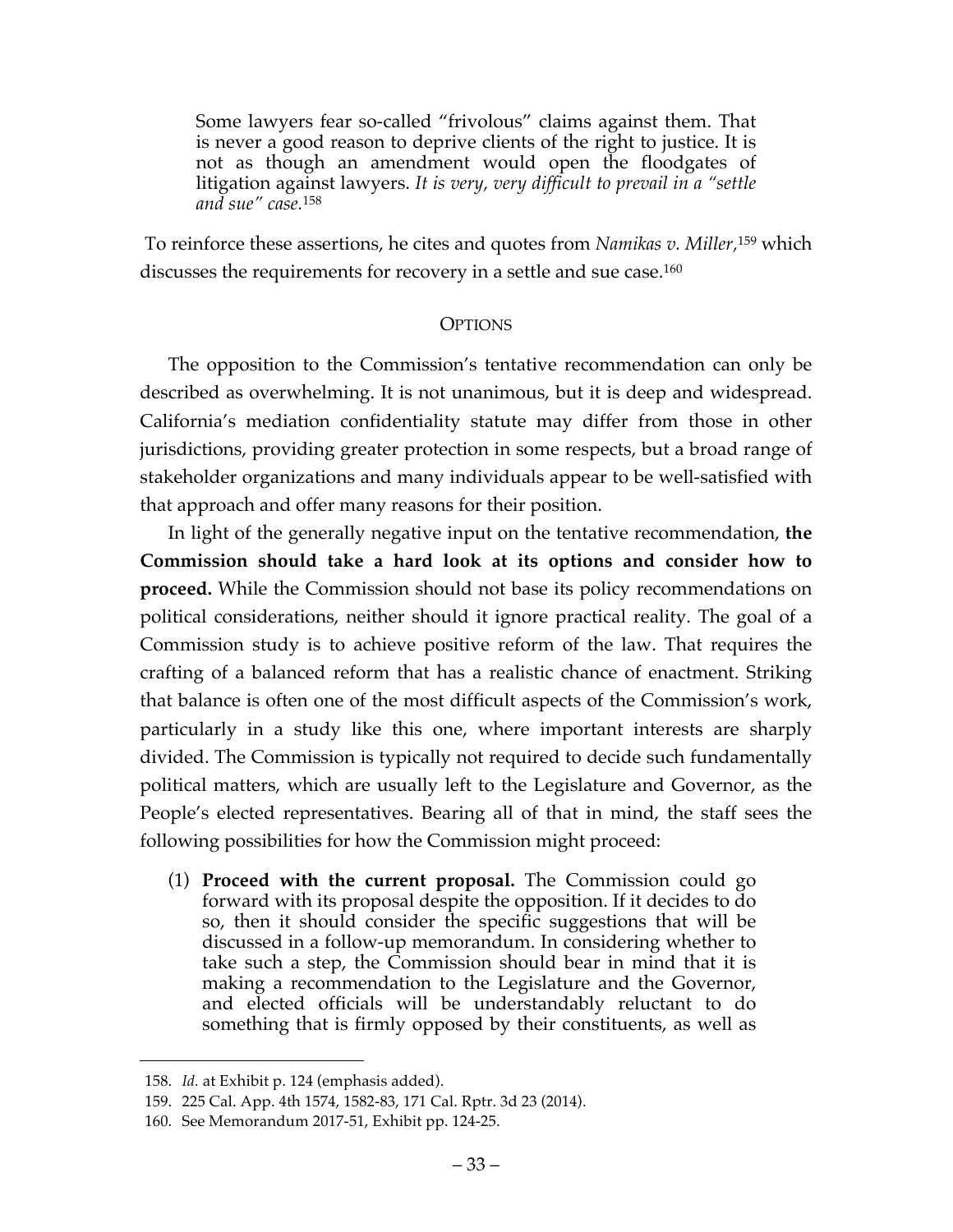groups that speak for a sister branch of government (the Civil and Small Claims Advisory Committee and CJA). It might not even be possible to find a legislator willing to author a bill to implement the proposal. The Commission should also bear in mind that the existing mediation confidentiality statute was enacted on its recommendation and it is Commission policy not to recommend changes in laws that have been enacted on Commission recommendation "unless there is a good reason for doing so …."161

- (2) **Informational report.** The Commission could turn its tentative recommendation into an informational report, which provides the background information requested by the Legislature but does not make any recommendation or propose any legislation. This could be done by severing Parts II and III from the tentative recommendation. The report could expressly acknowledge that this topic involves a clash of competing policy interests and is highly controversial, making it desirable for the elected representatives of the public to resolve the matter rather than the Commission to opine on it. The Commission has taken such an approach on a few occasions before, which also involved topics more controversial than the ones typically addressed by the Commission.162
- (3) **Limit the Exception to Private Attorney-Client Discussions in a Mediation Context.** The Commission could propose a mediation confidentiality exception that applies only to private attorneyclient discussions in a mediation context. If it decides to do so, it could proceed in one of two ways: (a) it could prepare a revised tentative recommendation that uses the language in CCBA's resolution, which was incorporated into AB 2025 as introduced in 2012;163 or (b) it could revise its current proposal along the lines that Ron Kelly suggests.164

There appears to be some segment of the opposition that would at least tolerate, if not support, that type of approach. Richard Huver perhaps best explains the advantages:

This important limiting language keeps the evidence as it should be — between the client and his or her attorney. After all, the only one who could be liable for legal malpractice would be the client's attorney and the only one with a claim would be the client. Therefore, the advice, communications, etc. directly between attorney and client is what would be relevant to prove or disprove the claims (and

<sup>161.</sup> CLRC Handbook Rule 3.5.

<sup>162.</sup> See *Charter Schools and the Government Claims Act,* 42 Cal. L. Revision Comm'n Reports 225 (2012); see also *Miscellaneous Hearsay Exceptions: Forfeiture by Wrongdoing,* 37 Cal. L. Revision Comm'n Reports 443 (2007).

<sup>163.</sup> For CCBA's language, see *supra* note 49.

<sup>164.</sup> For Mr. Kelly's suggestion, see text accompanying note 58 *supra.*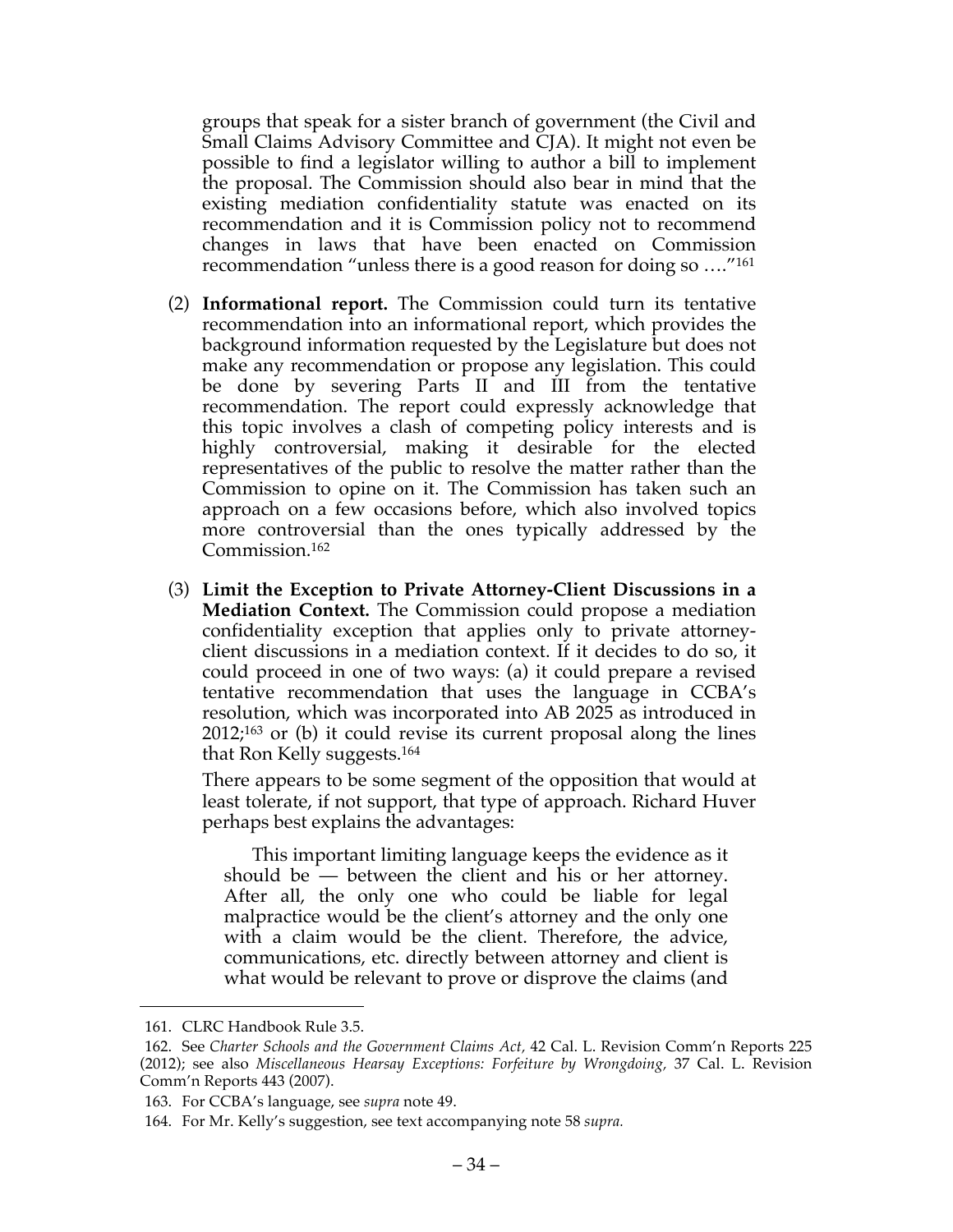this would include fee or billing disputes as well). Yes, I understand there could be a situation where possibly someone tangential to the client or attorney might have evidence which might help prove or disprove the allegations. But I think shielding those documents, those communications and those people — who would necessarily be opposing parties participating in a mediation — and who are not part of the attorney client relationship from onerous discovery requests is a small price to pay. This would still allow the most relevant evidence — communications directly between the client and his or her attorney — to be discovered and admissible.165

CCBA states, however, that an exception along the lines in its resolution would be unworkable:

[S]uch a limited exemption would be a one-way exception, permitting, as the majority noted in *Cassel v. Superior Court,*  51 Cal. 4th 113, "a client to support a malpractice claim with excerpts from private discussions with counsel concerning the mediation, while barring the attorneys from placing such discussions in context by citing communications within the mediation proceedings themselves." Thus, basic fairness requires a slightly expanded exemption such as that contained in the Tentative Recommendation.166

- (4) **Develop an Informed Consent Approach and Circulate a Revised Tentative Recommendation.** Another option would be to develop an informed consent approach (mandatory pre-mediation disclosure) and circulate a revised tentative recommendation. There appears to be a certain amount of common ground on the benefits of informed consent.167 Resolving the specifics would require much work, however, particularly figuring out the best way to build consensus.
- (5) **Revisit the Full Range of Options Raised in This Study.** If none of the above options appeal to the Commission, it could perhaps revisit the full range of options raised in this study, including the option of recommending that the Legislature leave California's existing mediation confidentiality law intact. There are many possible alternatives, all of which have both potential advantages and potential disadvantages.

<sup>165.</sup> Memorandum 2017-51, Exhibit pp. 91-92.

<sup>166.</sup> Memorandum 2017-51, Exhibit pp. 122-23.

<sup>167.</sup> See text accompanying notes 63-67 *supra.*